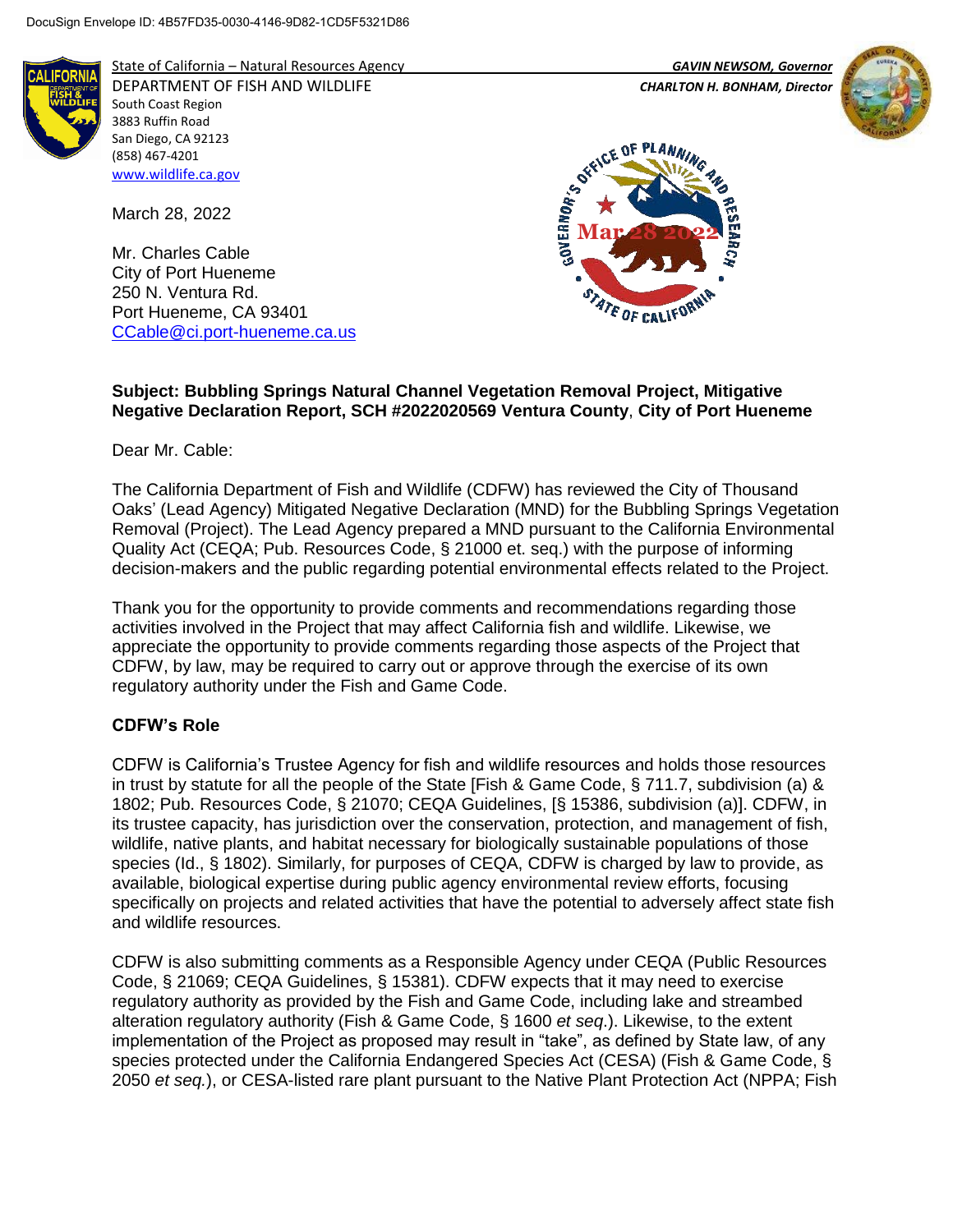Mr. Charles Cable City of Port Hueneme March 28, 2022 Page 2 of 22

& Game Code, §1900 *et seq.*), CDFW recommends the Project proponent obtain appropriate authorization under the Fish and Game Code, as necessary.

# **Project Description and Summary**

**Objective:** The City of Port Hueneme (City) aims to remove native vegetation from the Bubbling Springs Recreation Greenbelt to allow for maximum water drainage capacity. The proposed project consists of periodically removing cattails (*Typha angustifolia* and *T. latifolia*) and bulrush (*Schoenoplectus californicus*) from within the Bubbling Springs Natural Channel. No excavation of channel materials or use of herbicides is proposed. No tree, shrub, or other woody vegetation is anticipated to be removed.

Following the initial removal activities, Project activities will total approximately 40 workdays each year. Removal activities will occur either quarterly, semiannually, or in anticipation of storm events depending on growth patterns of the cattails and bulrush plants in an effort to prevent vegetation from becoming established in the channel. Additional maintenance would be conducted by the City on an as-needed basis to prevent reestablishment of in-channel vegetation.

**Location:** The Project will occur along and within, the Bubbling Springs Recreation Greenbelt. The site will traverse 23 land parcels between Bard Road and J Street Pump Station. Activities will occur in and around the creek.

# **Comments and Recommendations**

CDFW offers the below comments and recommendations to assist the City in adequately identifying, avoiding, and/or mitigating significant, or potentially significant, direct and indirect impacts on fish and wildlife biological resources based on the planned activities of this proposed Project. Additional comments or other suggestions may also be included to improve the document.

# **Specific Comments**

# **Comment #1: Focus surveys for Southwestern Pond Turtle (***Emys marmorata***)**

**Issue:** Observations of two individual southwestern pond turtles (*Emys marmorata*) were made during reconnaissance-level surveys. Since this stream is occupied by pond turtle CDFW recommends assessing Project alternatives that avoid impacts to this California Species of Special Concern (SSC).

**Specific Impacts:** The Project as proposed will result in the loss of habitat occupied by pond turtle, a SSC. Pond turtles aestivate underground and are only reliably detected above ground from May-July. Vegetation clearing activities that take place while pond turtle is aestivating underground could result in trampling, burial, or death. A lack of protocol surveys will likely lead to impacts to pond turtle.

**Why impact would occur:** The southwestern pond turtle, is the only turtle native to coastal California and is classified as a SSC. The largest threats currently facing pond turtle are land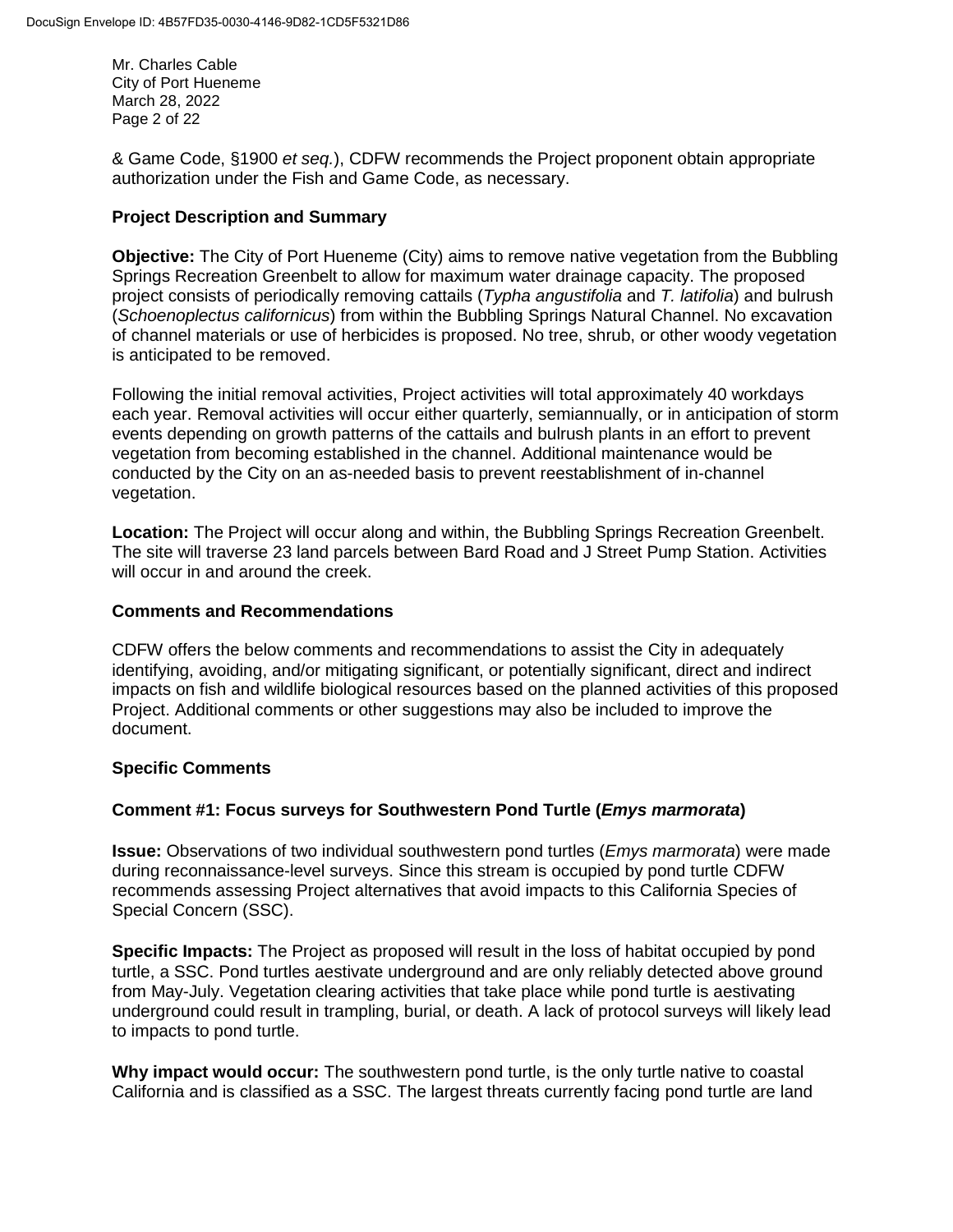Mr. Charles Cable City of Port Hueneme March 28, 2022 Page 3 of 22

use changes, fragmentation, and degradation of existing habitat, as well as possible impacts via competition and predation by introduced species (Thomson et al. 2016). The pond turtle is considered a habitat generalist because it inhabits many types of water bodies ranging from permanent to intermittent and from freshwater to brackish environments and have been known to use highly degraded and marginal habitat (USGS 2006). Impacts to WPT could result from vegetation clearing and other ground disturbing activities. Ground clearing and construction activities could lead to the direct mortality. The loss of occupied and suitable habitat could yield a loss of foraging potential, nesting sites, roosting sites, critical basking spots or refugia and would constitute a significant impact absent appropriate mitigation.

**Evidence impact would be significant:** CDFW considers impacts to CESA-listed and SSC a significant direct and cumulative adverse effect without implementing appropriate avoidance and/or mitigation measures. CDFW also considers impacts to SSC a significant direct and cumulative adverse effect without implementing appropriate avoid and/or mitigation measures.

### **Recommended Potentially Feasible Mitigation Measure(s):**

**Mitigation Measure #1:** Due to the potential impact the Project may place on the southwestern pond turtle CDFW recommends the City performs an analysis to determine the necessity of the Project as proposed. Studies could include a geomorphological and hydrological studies of Bubbling Springs channel. Additionally, CDFW recommends looking into alternatives to the Project such as the addition of grated pipes to drain high flows instead of vegetation clearing.

**Mitigation Measure #2:** CDFW agrees that appropriately timed focus surveys should be conducted by a qualified biologist before any vegetation clearing activities. Surveys should be conducted during the time of greatest pond turtle activity, typically during the breeding season (May - July), and when pond turtles have not left the water to aestivate or overwinter in the uplands. To reduce impacts to WPT to less than significant, CDFW recommends that the Project follow the USGS's 2006 Staff Report on WPT*, DRAFT USGS Western Pond Turtle (Emys marmorata) Visual Survey Protocol for the Southcoast Ecoregion*. All survey efforts should be conducted prior to any project activities that could result in habitat disturbance to soil, vegetation, or other sheltering habitat for WPT. To allow CDFW to determine the extent of impacts to the species associated with the Project and provide meaningful avoidance, minimization, and mitigation measures. CDFW recommends the MND be recirculated after these surveys are completed to fully disclose the potential impacts to the number and kind of turtles. Additionally, any proposed mitigation area should include a discussion on the territory size and breeding locations and how all life cycle functions will be mitigated.

**Mitigation Measure #3:** Cattail and bulrush are native plants that provide shelter and habitat to special-status species like the pond turtle. Approximately 6.68 acres of cattail and bulrush exist in and along the Bubbling Springs natural channel within the Project area. CDFW recommends the City removes no more than 1/3 (maximum 2.23 acres) of the cattail and bulrush vegetation present in the Project area annually.

#### **Comment #2: Impacts to Streams**

**Issue:** CDFW is concerned that Projects may support streams subject to notification under Fish & Game code section 1600 *et seq*.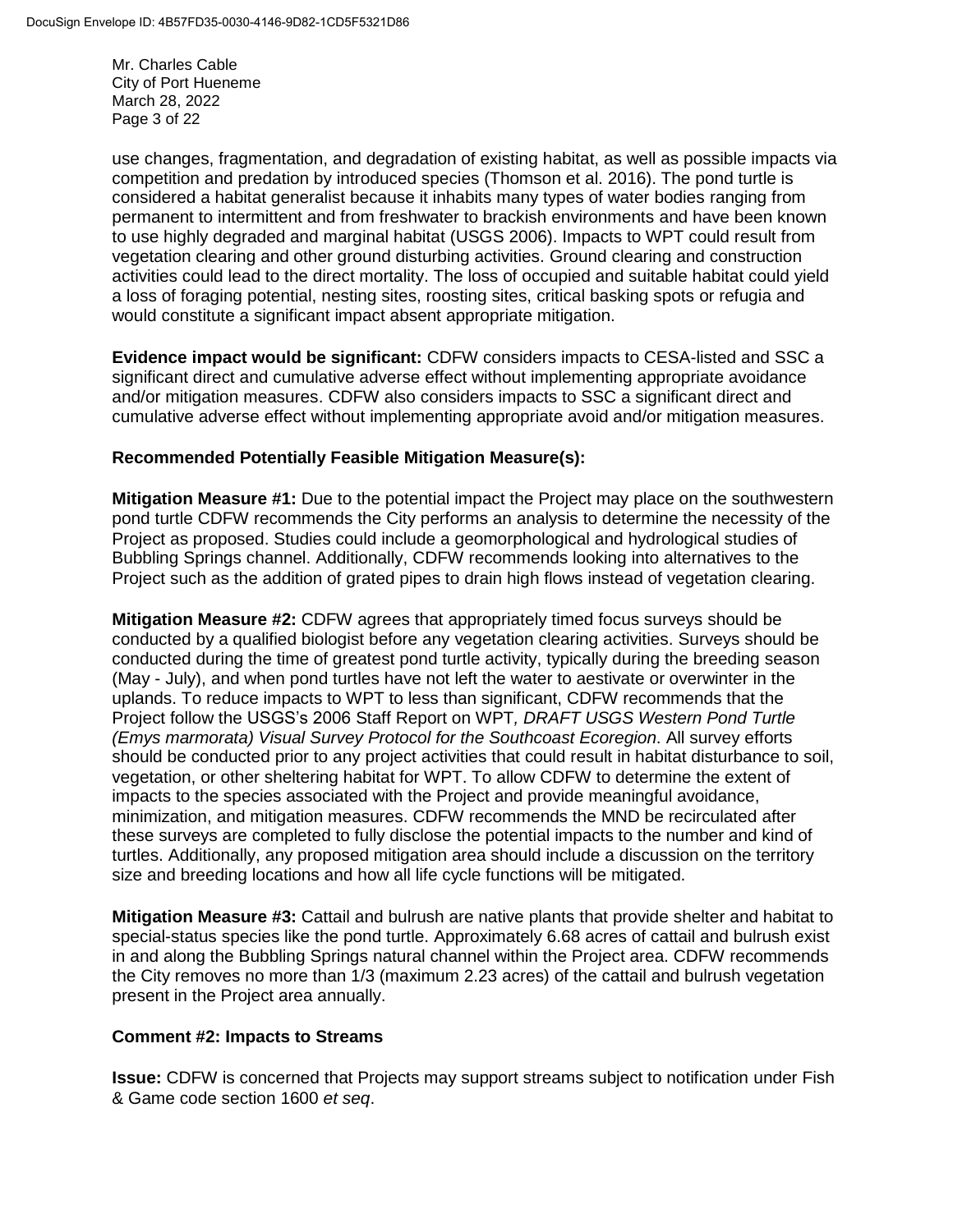Mr. Charles Cable City of Port Hueneme March 28, 2022 Page 4 of 22

**Specific impacts:** Projects may result in degradation of water quality with the disturbance of topsoil within the streambed.

**Why impacts would occur:** Ground disturbance activities (e.g., grading, filling, water diversions, and dewatering) would physically remove or otherwise alter existing streams or their function and associated riparian habitat. Debris, soil, silt, sawdust, rubbish, raw cement/concrete, or washings thereof, asphalt, paint or other coating material, oil or other petroleum products, or any other substances which could be hazardous or deleterious to aquatic life, wildlife, or riparian habitat resulting from Project related activities may enter the stream. Downstream waters and associated biological resources beyond a Project(s) development footprint may also be impacted by Project(s) related releases of sediment and altered watershed effects.

**Evidence impacts would be significant:** Fish and Game Code, section 1602 requires any person, State or local governmental agency, or public utility to notify CDFW prior to beginning any activity that may do one or more of the following: divert or obstruct the natural flow of any river, stream, or lake; change the bed, channel, or bank of any river, stream, or lake; use material from any river, stream, or lake; or, deposit or dispose of material into any river, stream, or lake. The Project may adversely affect the existing hydrology pattern of the Project site as well as downstream. This may occur through the alteration of flows to streams. In addition, impacts to biological resources off site, may occur. The Project may substantially adversely affect the existing stormwater flows into streams through the alteration of drainages on site. It is unclear if these stormwater diversions would impact biological resources offsite because an investigation has not been made to determine so. Therefore, appropriate avoidance, minimization, and mitigations have not been determined. Inadequate investigation may result in the Project continuing to have a substantial adverse direct and cumulative effect, either directly or through habitat modifications, on any species identified as a candidate, sensitive, or special status species in local or regional plans, policies, or regulations, or by CDFW.

# **Recommended Potentially Feasible Mitigation Measure(s):**

**Mitigation Measure #1:** Projects may result in the alteration of streams. For any such activities, the Project(s) applicant (or "entity") should provide written notification to CDFW pursuant to section 1600 *et seq.* of the Fish & Game Code. Based on this notification and other information, CDFW determines whether a Lake and Streambed Alteration (LSA) Agreement with the applicant is required prior to conducting the proposed activities. An LSA notification package may be obtained by accessing CDFW's web site at <https://wildlife.ca.gov/Conservation/Environmental-Review/EPIMS> (CDFWa 2022).

CDFW's issuance of an LSA Agreement for Project(s) that are subject to CEQA will require CEQA compliance actions by CDFW as a Responsible Agency. As a Responsible Agency, CDFW may consider the CEQA document of the Lead Agency for a Project(s). To minimize additional requirements by CDFW pursuant to section 1600 *et seq.* and/or under CEQA, project specific CEQA documents should fully identify the potential impacts to the stream or riparian resources and provide adequate avoidance, mitigation, monitoring and reporting commitments for issuance of the LSA Agreement.

**Mitigation Measure #2:** CDFW recommends a weed management plan be developed for the project area. Implementation of the Plan should be done both during construction and for the life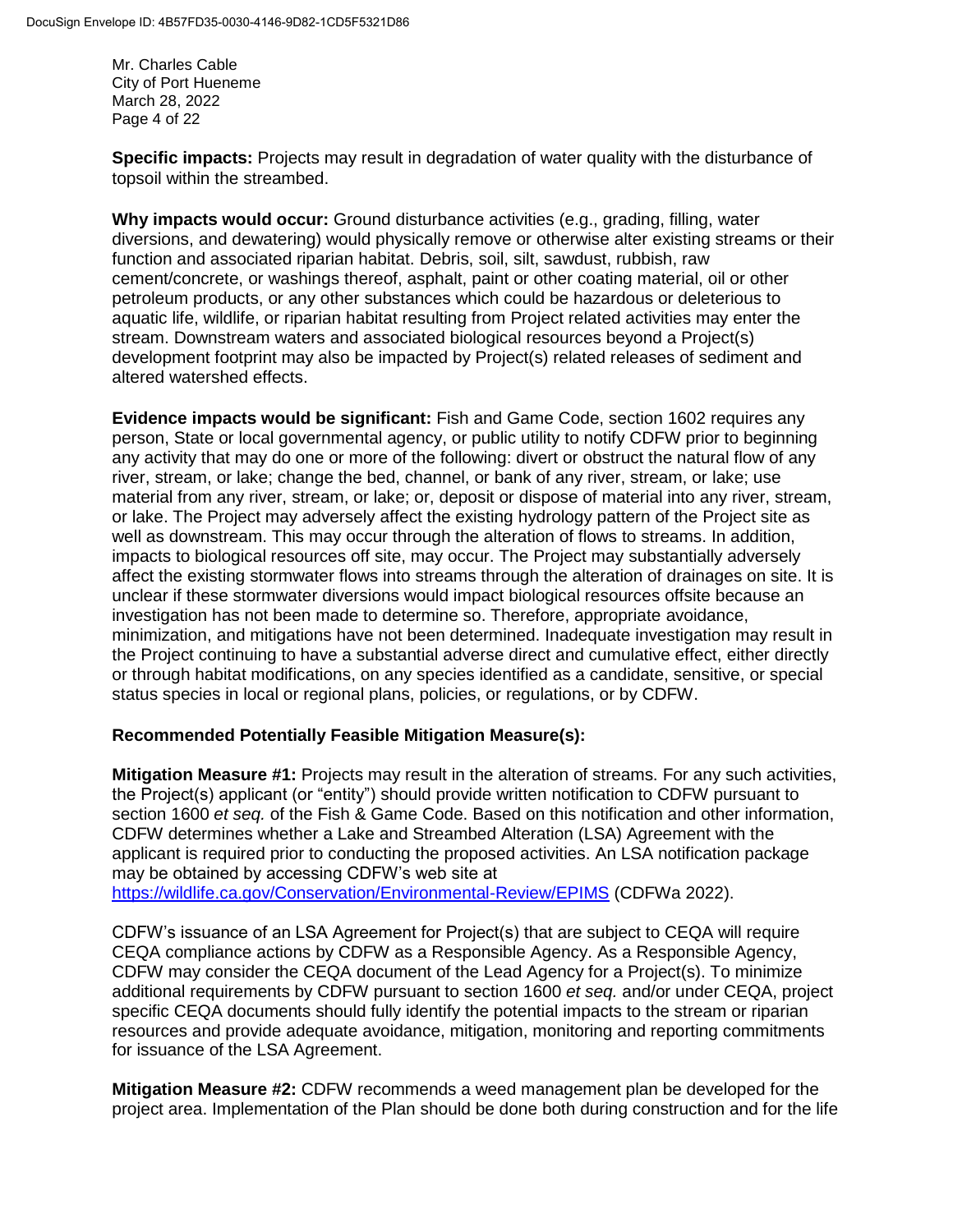Mr. Charles Cable City of Port Hueneme March 28, 2022 Page 5 of 22

of the Project. Soil disturbance such as maintenance including mowing or vegetation clearing around stream promotes the reestablishment and growth of non-native weeds. As a part of the Project, non-native weeds should be prevented from becoming established both during and after Project activities, to control the spread of invasive plants. The Project should be monitored via mapping for new introductions and expansions of non-native weeds. Annual threshold limits, eradication targets, and monitoring should be included in the Plan. Monitoring for the spread of invasive weeds to adjacent lands should also be included. CDFW requests annual reports of weed monitoring be submitted for review.

**Recommendation #1:** Any LSA Agreement issued for Projects by CDFW may include additional measures protective of streambeds on and downstream of the Project(s). The LSA Agreement may include further erosion and pollution control measures. To compensate for any on-site and off-site impacts to riparian resources, additional mitigation conditioned in an LSA Agreement may include the following: avoidance of resources; on-site or off-site habitat creation, enhancement, or restoration; and/or protection and management of mitigation lands in perpetuity.

# **Comment #3: Survey Protocols for Special-Status Wildlife**

**Issue:** A review of the California Natural Diversity Database (CNDDB) revealed several specialstatus species which may occur within the geographical limits of the Project(s). There is no mention of protocol surveys for the following special-status species including; the southern California legless lizard (*Anniella stebbinsi,* SSC), coast horned lizard (*Phrynosoma blainvillii,*  SSC), two-striped garter snake (*Thamnophis hammondii,* SSC); the coastal whiptail (*Aspidoscelis tigris stejnegeri*, SSC); tri-colored blackbird (*Agelaius tricolor*, SSC); and the monarch butterfly *(Danaus plexippus*, candidate species).

**Specific impacts:** A 9-quad search of the CNDDB revealed several special status species which may occur on or within the vicinity of Projects. Without reliable species-specific protocol surveys, these species may be directly or indirectly impacted. Projects may remove suitable habitat and indirect effects such as noise, dust, and artificial lighting may also adversely impact special status species.

**Why impacts would occur:** Project(s) activities have the potential to impact special status wildlife species, which have been documented to occur in the region. A lack of protocol surveys will likely result in avoidable impacts to a variety of sensitive species. Protocol surveys are necessary to identify listed species and supporting habitat necessary for their survival. Ground clearing and construction activities could lead to the direct mortality of a listed species or SSC. The loss of occupied habitat could yield a loss of foraging potential, nesting sites, basking sites, or refugia and would constitute a significant impact absent appropriate mitigation.

**Evidence impact would be significant:** CDFW considers impacts to CESA-listed and SSC a significant direct and cumulative adverse effect without implementing appropriate avoidance and/or mitigation measures.

**Recommended Potentially Feasible Mitigation Measure(s):** CDFW recommends focus surveys for the above species**.** To allow CDFW to determine the extent of impacts to the species associated with the Project and provide meaningful avoidance, minimization, and mitigation measures. CDFW recommends the MND be recirculated after these surveys are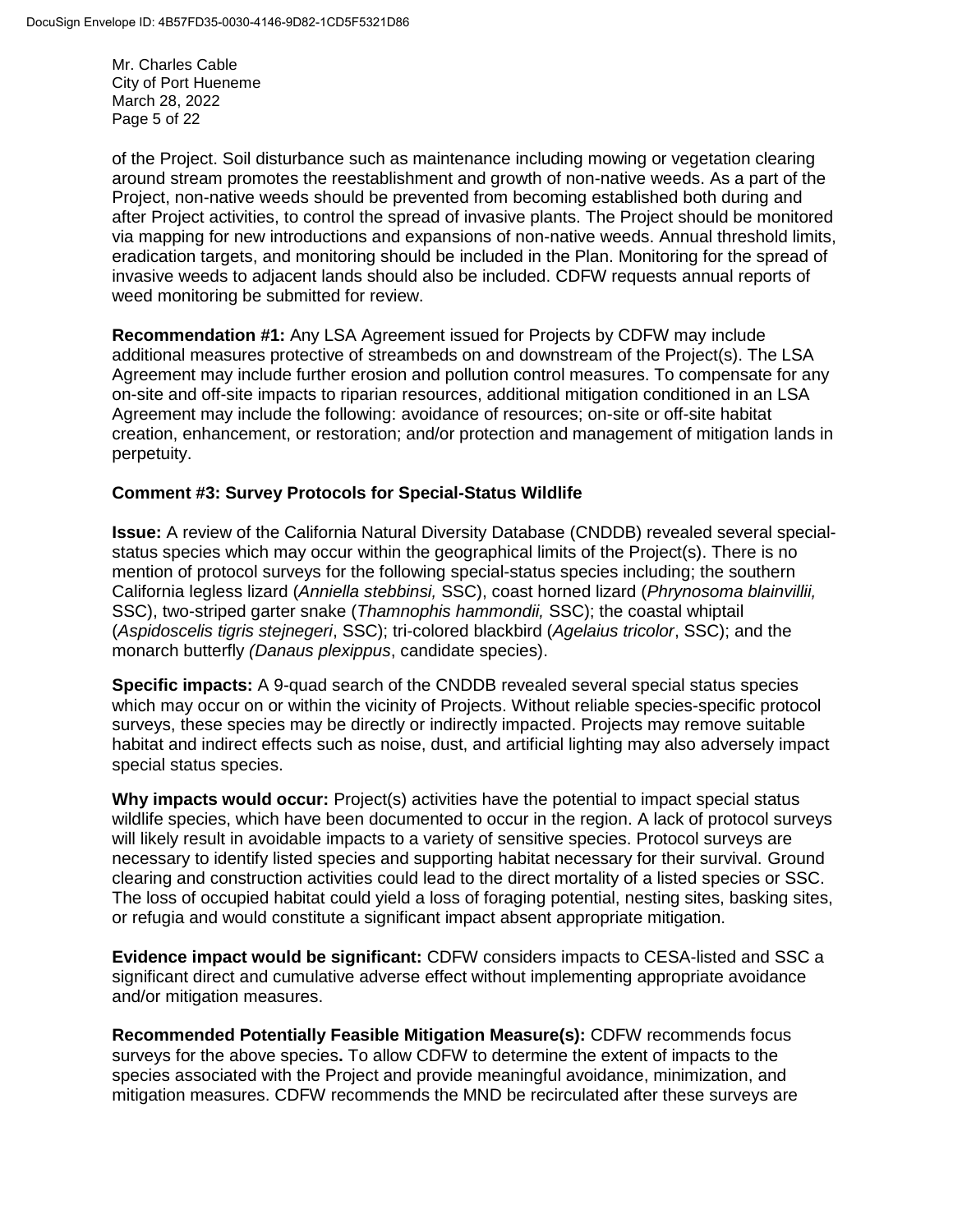Mr. Charles Cable City of Port Hueneme March 28, 2022 Page 6 of 22

completed to fully disclose the potential impacts to specially listed species. Additionally, any proposed mitigation area should include a discussion on the territory size and breeding locations and how all life cycle functions will be mitigated.

# **The following mitigation measures are suggested for impacts to reptiles:**

**Mitigation Measure #1:** To disclose impacts to special-status reptiles within the MND, CDFW recommends focused surveys for species likely to occur within a Project(s) area. Additional surveys will more reliably determine what species are present so CDFW can make informed recommendations as to avoidance, minimization, and mitigation measures. Surveys should typically be scheduled during the summer months (June and July) when these animals are most likely to be encountered. To achieve 100 percent visual coverage, CDFW recommends surveys be conducted with parallel transects at approximately 20 feet apart and walked on-site in appropriate habitat suitable for each species. Suitable habitat consists of areas of sandy, loose, and moist soils, typically under the sparse vegetation of scrub, chaparral, and within the duff of oak woodlands.

**Mitigation Measure #2:** Prior to any Project activities, a relocation plan (Plan) should be developed by a qualified biologist familiar with the respective reptile in consultation with CDFW. The Plan should include, but not be limited to, the timing and location of the surveys that will be conducted for the species, identify the locations where more intensive survey efforts will be conducted (based on high habitat suitability); identify the habitat and conditions in any proposed relocation site(s); the methods that will be utilized for trapping and relocating the individuals; and the documentation/recordation of the number of animals relocated. CDFW recommends the City coordinate with CDFW and/or U.S. Fish and Wildlife Service (USFWS) prior to any ground disturbing activities within potentially occupied habitat.

# **The following mitigation measures are suggested for impacts to tri-colored blackbird (***Agelaius tricolor***):**

**Mitigation Measure #1:** To disclose impacts to tri-colored blackbird (*Agelaius tricolor*) CDFW recommends survey methods outlined in *Triennial Tricolored Blackbird Statewide Survey*  (Meese 2017).

**Mitigation Measure #2:** CDFW recommends fully avoiding impacts to tri-colored black bird. CDFW recommends the Applicant submit an avoidance plan to CDFW for review and comment. A final avoidance plan should be developed prior to implementing Project related activities.

# **The following mitigation measures are suggested for impacts to monarch butterfly**  *(Danaus plexippus):*

**Mitigation Measure #1:** CDFW recommends that a qualified biologist conduct a habitat assessment, within 30 days of Project(s) implementation, to determine if the Project(s) area or its immediate vicinity contain habitat suitable to support monarchs.

**Mitigation Measure #2:** If suitable habitat is present, CDFW recommends assessing presence of monarchs by conducting protocol surveys consistent with USFWS recommendations (see [https://xerces.org/publications/planning-management/western-monarch-butterfly-conservation](https://xerces.org/publications/planning-management/western-monarch-butterfly-conservation-recommendations)[recommendations](https://xerces.org/publications/planning-management/western-monarch-butterfly-conservation-recommendations) (USFWS 2021).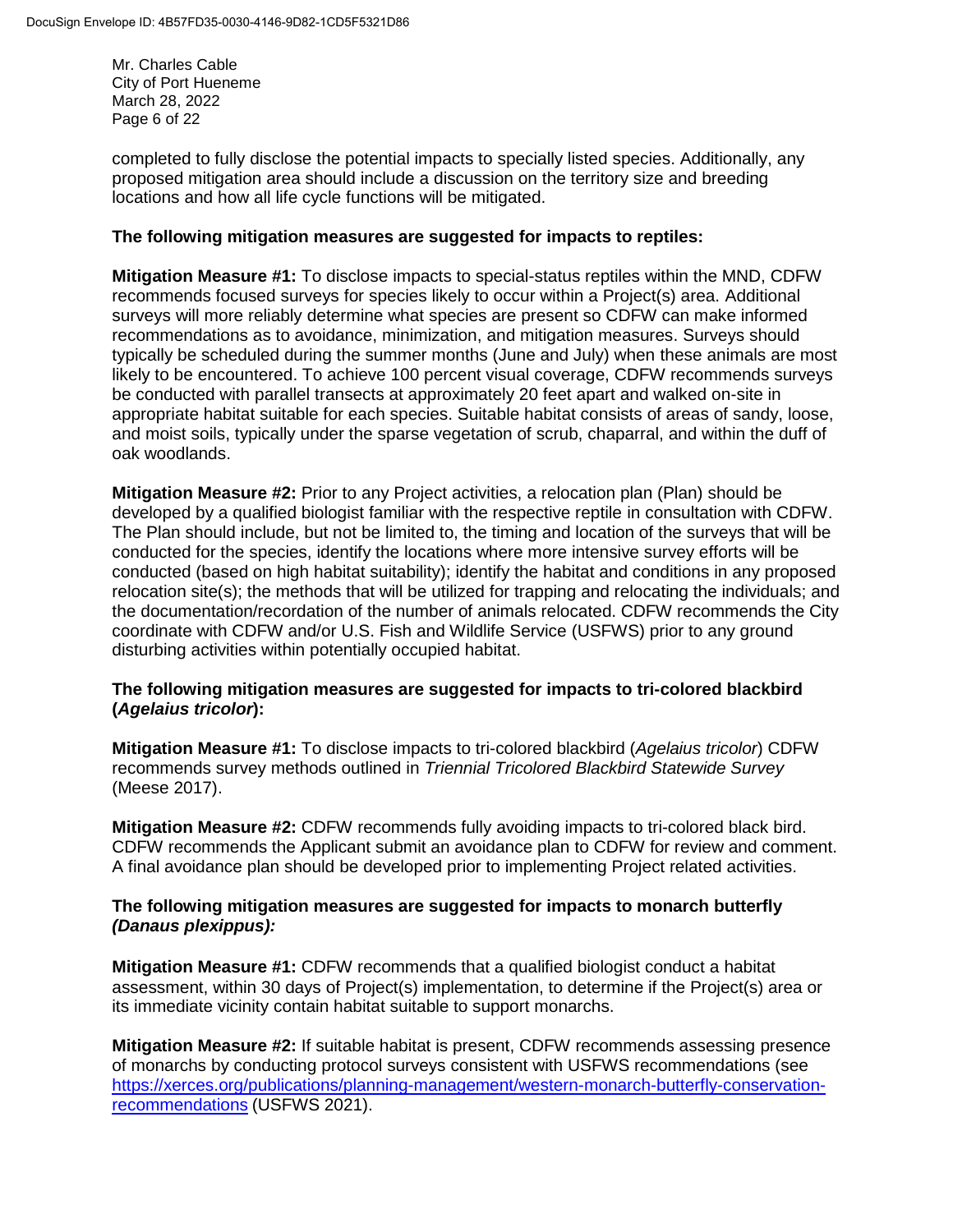Mr. Charles Cable City of Port Hueneme March 28, 2022 Page 7 of 22

**Mitigation Measure #3:** If monarch butterflies are detected within or in the vicinity of Project(s) areas, The City will consult CDFW and USFWS, prior to Project(s) implementation to discuss how to implement ground-disturbing activities and avoid take.

## **Comment #4: Impacts to Burrowing Owls (***Athene cunicularia***)**

**Issue:** The Project may impact burrowing owls.

**Specific Impacts:** The Project as proposed may impact specially listed burrowing owls by increasing human presence, traffic, noise, air pollutants and dust. Project disturbance activities may result in crushing, causing the death or injury of adults, eggs, and young.

**Why impact would occur:** The Project did not offer focus surveys for burrowing owl. These survey results should be disclosed in the MND. This is necessary to determine presence or absence in site-access areas. Burrowing owls have been known to use highly degraded and marginal habitat where existing burrows or stem pipes are available. Without conducting protocol presence/absence surveys, Project impacts to burrowing owl could result from movement of vehicles and equipment near or on burrowing sites. Project disturbance activities may result in crushing or filling of active owl burrows, causing the death or injury of adults, eggs, and young. The Project may remove burrowing owl foraging habitat by eliminating native vegetation that supports essential rodent, insect, and reptile that are prey for burrowing owl. Rodent control activities could result in direct and secondary poisoning of burrowing owl ingesting treated rodents.

**Evidence impact would be significant:** Take of individual burrowing owls and their nests is defined by Fish and Game Code, section 86 and prohibited by sections 3503, 3503.5, and 3513. Take is defined in Fish and Game Code, section 86 as "hunt, pursue, catch, capture or kill, or attempt to hunt, pursue, catch, capture or kill." Without appropriate take avoidance surveys prior to project operations including, but not limited to, ground and vegetation disturbing activities and rodent control activities, adverse impacts to burrowing owl may occur because species presence/absence has not been verified. In addition, burrowing owl qualifies for enhanced consideration afforded to species under CEQA, which can be shown to meet the criteria for listing as endangered, rare or threatened (CEQA Guidelines, § 15380(d)). Insufficient survey efforts for burrowing owl may conclude false negative results, which would not require avoidance and mitigation measure implementation. Inadequate avoidance and mitigation measures will result in the Project continuing to have a substantial adverse direct and cumulative effect, either directly or through habitat modifications, on any species identified as a candidate, sensitive, or special-status species in local or regional plans, policies, or regulations, or by CDFW or USFWS.

# **Recommended Potentially Feasible Mitigation Measure(s):**

**Mitigation Measure #1:** To reduce impacts to burrowing owl to less than significant, CDFW recommends that the Project adhere to CDFW's March 7, 2012, *Staff Report on Burrowing Owl Mitigation* (CDFWb 2012). All survey efforts should be conducted during the appropriately timed season as specified in the protocol. Likewise, surveys should be conducted prior to any project activities that could result in habitat disturbance to soil, vegetation, or other sheltering habitat for burrowing owl. In California, the burrowing owl breeding season extends from 1 February to 31 August with some variances by geographic location and climatic conditions. Survey protocol for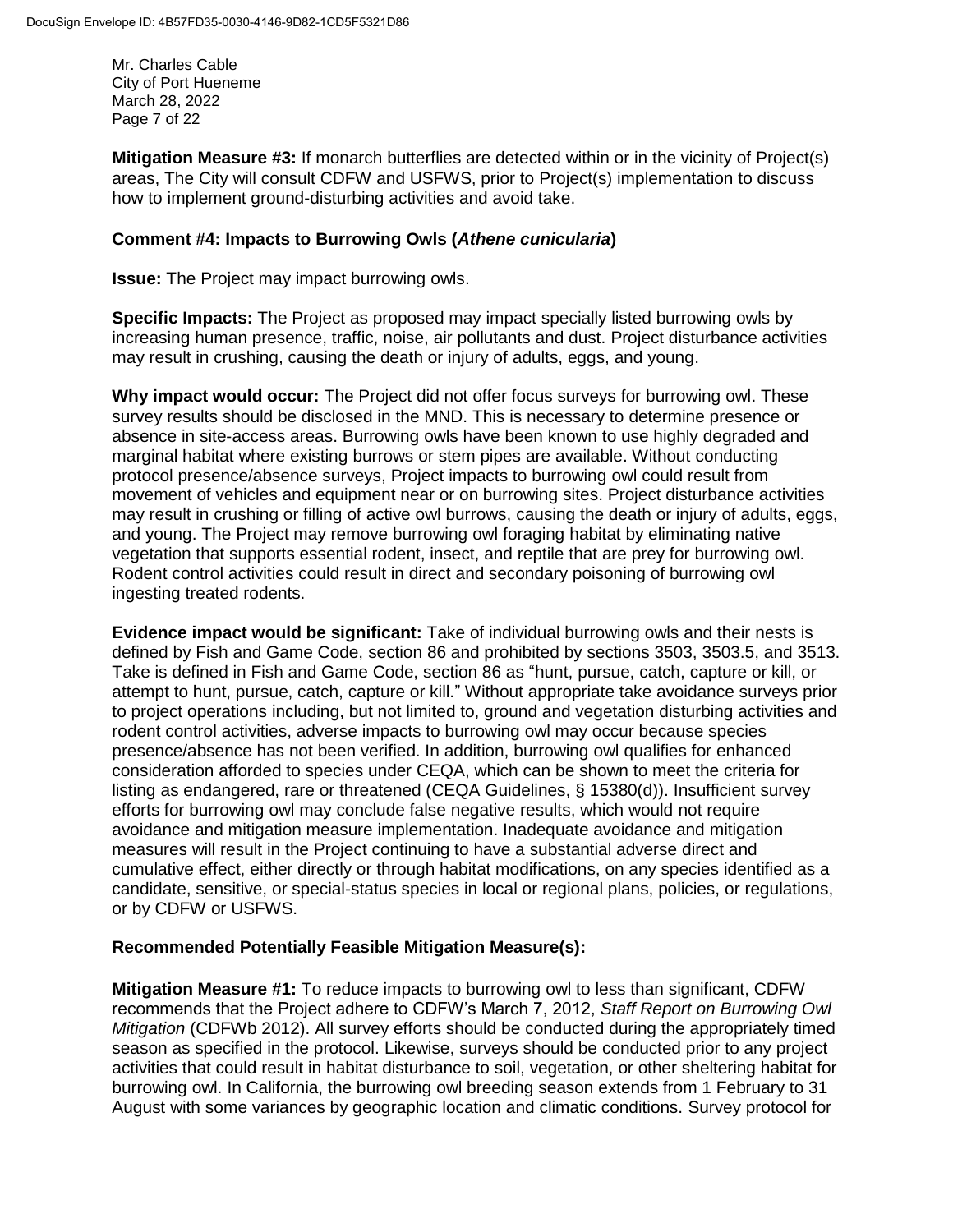Mr. Charles Cable City of Port Hueneme March 28, 2022 Page 8 of 22

breeding season owl surveys states to conduct 4 survey visits: 1) at least one site visit between 15 February and 15 April, and 2) a minimum of three survey visits, at least three weeks apart, between 15 April and 15 July, with at least one visit after 15 June. Additionally, CDFW is concerned about burrowing owls during the non-breeding season as the project activities will likely occur during the over-wintering period (September to 31 January). Protocols for nonbreeding surveys can also be accessed within CDFW's March 7, 2012, *Staff Report on Burrowing Owl Mitigation*. Once it is determined that breeding or overwintering owls are or are not present, avoidance should be proposed by the City in subsequent environmental documents.

**Mitigation Measure #2:** Project use of rodenticides that could result in direct or secondary poisoning to burrowing owl should be avoided. 

### **Comment #5: Impacts to Sensitive Plant Communities**

**Issue:** Cattails and bulrush are native plants which compose sensitive plant communities ranked S4-S5 according to the *National Vegetation Classification Standard* (NVCS) (CDFWc 2022). CDFW is concerned with the lack of mitigation measures put forth within the MND for these communities and special-listed plants.

**Specific Impacts:** Protocols used for the 2021 plant surveys within the MND do not adequately describe vegetation, beyond generic assemblages that are too large scale to determine uniqueness, rareness, value in the landscape, or base restoration planting appropriateness. CDFW considers plant communities, alliances, and associations with a statewide ranking of S1, S2, S3, and S4 as sensitive and declining at the local and regional level (Sawyer et al. 2008). An S3 ranking indicates there are 21-80 occurrences of this community in existence in California, S2 has 6-20 occurrences, and S1 has less than 6 occurrences.

**Why impacts would occur:** A lack of protocol surveys will likely lead to impacts to a variety of sensitive species. Protocol surveys are necessary to identify listed species and supporting habitat necessary for their survival. The vegetation maps (Figures 4 & 5) within Appendix B titled "Vegetation Communities and Other Land Cover," do not categorize vegetation communities consistent with the *National Vegetation Classification Standard* (NVCS). Plant communities present should be mapped and described based on their alliances and association as described in the NVCS. Without NVCS names identified for the vegetation communities CDFW is unable to determine if the project may impact sensitive vegetation communities or wildlife species that depend on these communities. Likewise, CDFW would be unable to effectively recommend appropriate avoidance, minimization and/or mitigation measures.

Further, the MND does not offer mitigation for sensitive plant communities or rare plants based on the assumption that occurrence is unlikely given current conditions. In the MND it states, "Given…the dominance of non-native plant species in the tree, shrub, and herbaceous layers, regulated plant species habitat requirements are almost entirely lacking within the project site and immediate vicinity. Therefore, no regulated plant species are expected to occur within the project site." Thus, no mitigation measures were offered in the event rare plant species were identified on the stream banks at any point in the Project. CNDDB searches and nonstandardized surveying methods do not provide a sufficient level of information to determine species presence or absence. Disclosure, avoidance, and mitigation measures should all be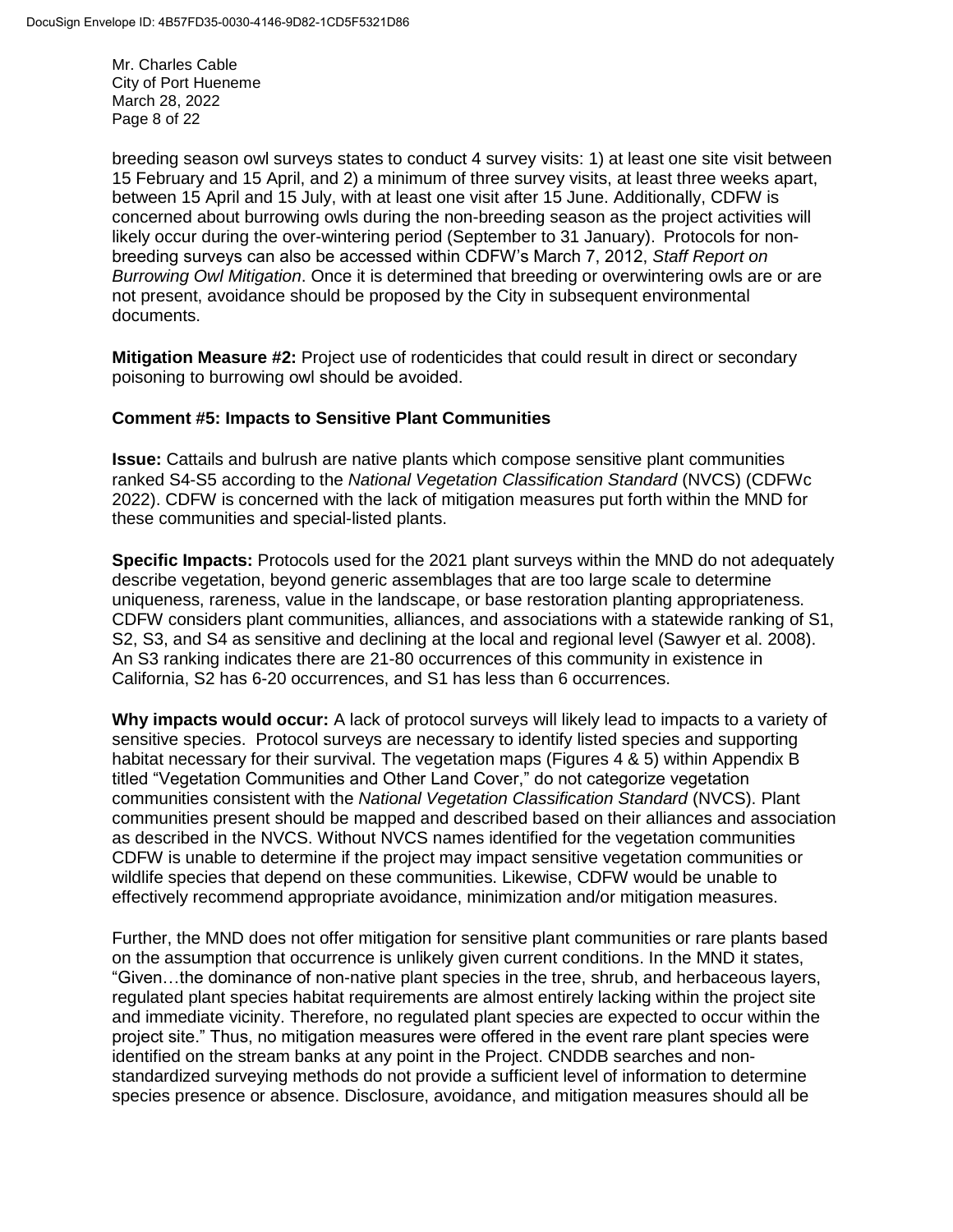Mr. Charles Cable City of Port Hueneme March 28, 2022 Page 9 of 22

provided within the MND. Take of CESA-listed rare plants may only be permitted through an incidental take permit (ITP) or other authorization issued by the Department pursuant to California Code of Regulations, Title 14, section, 786.9 subdivision (b). CDFW is concerned the loss of CESA-listed rare plants may occur if appropriate avoidance, minimization, and/or mitigation for these species is not adopted.

**Evidence impacts would be significant:** Impacts to special status plant species should be considered significant under CEQA unless they are clearly mitigated below a level of significance. Inadequate avoidance, minimization, and mitigation measures for impacts to special status plant species will result in the Project continuing to have a substantial adverse direct, indirect, and cumulative effect, either directly or through habitat modifications, on any species identified as a candidate, sensitive, or special status species in local or regional plans, policies, or regulations, or by CDFW or USFWS. Additionally, plants that have a California Native Plant Society (CNPS) California Rare Plant Rank (CRPR) of 1A, 1B, 2A, and 2B are rare throughout their range, endemic to California, and are seriously or moderately threatened in California. All plants constituting CRPR 1A, 1B, 2A, and 2B meet the definitions of CESA and are eligible for State listing. Impacts to these species or their habitat must be analyzed during preparation of environmental documents relating to CEQA, as they meet the definition of rare or endangered (CEQA Guidelines, § 15380). Please see CNPS [Rare Plant Ranks](https://www.cnps.org/rare-plants/cnps-rare-plant-ranks) page for additional rank definitions.

**Mitigation Measure #1:** A nine-quad CNDDB review should be performed. Pre-project surveys restricted to known CNDDB rare plant locations may not identify all special status plants and communities present and do not provide a sufficient level of information to determine potential impacts (CDFWd 2018).

**Mitigation Measure #2:** Vegetation surveys should be conducted following systematic field techniques outlined by CDFW's *Protocols for Surveying and Evaluating Impacts to Special Status Native Plant Populations and Sensitive Natural Communities* (CDFWd 2018). The amount of time and level of effort for a given should be determined based on the vegetation and its overall diversity and structural complexity (CDFWd 2018). For example, one person-hour per eight acres per survey date is needed for a comprehensive field survey in grassland with medium diversity and moderate terrain, with additional time allocated for species identification (CDFWd 2018). Additionally, considerations should be made regarding timing of these field surveys to ensure accuracy in determining what plants exist on site. Adequate information about special status plants and natural communities present in a project area will enable reviewing agencies and the public to effectively assess potential impacts to special status plants or natural communities and will guide the development of minimization and mitigation measures (CDFWd 2018).

**Mitigation Measure #3:** Plant communities present should be mapped and described based on their alliances and associations to accurately identify the biological resources onsite and potential impacts to those resources. Mapping should include the project site and areas that will be directly or indirectly impacted.

**Mitigation Measure #4:** CDFW recommends avoiding any sensitive natural communities found on the Project. If avoidance is not feasible, the Project proponent should mitigate at a ratio sufficient to achieve a no-net loss for impacts to special status plant species and their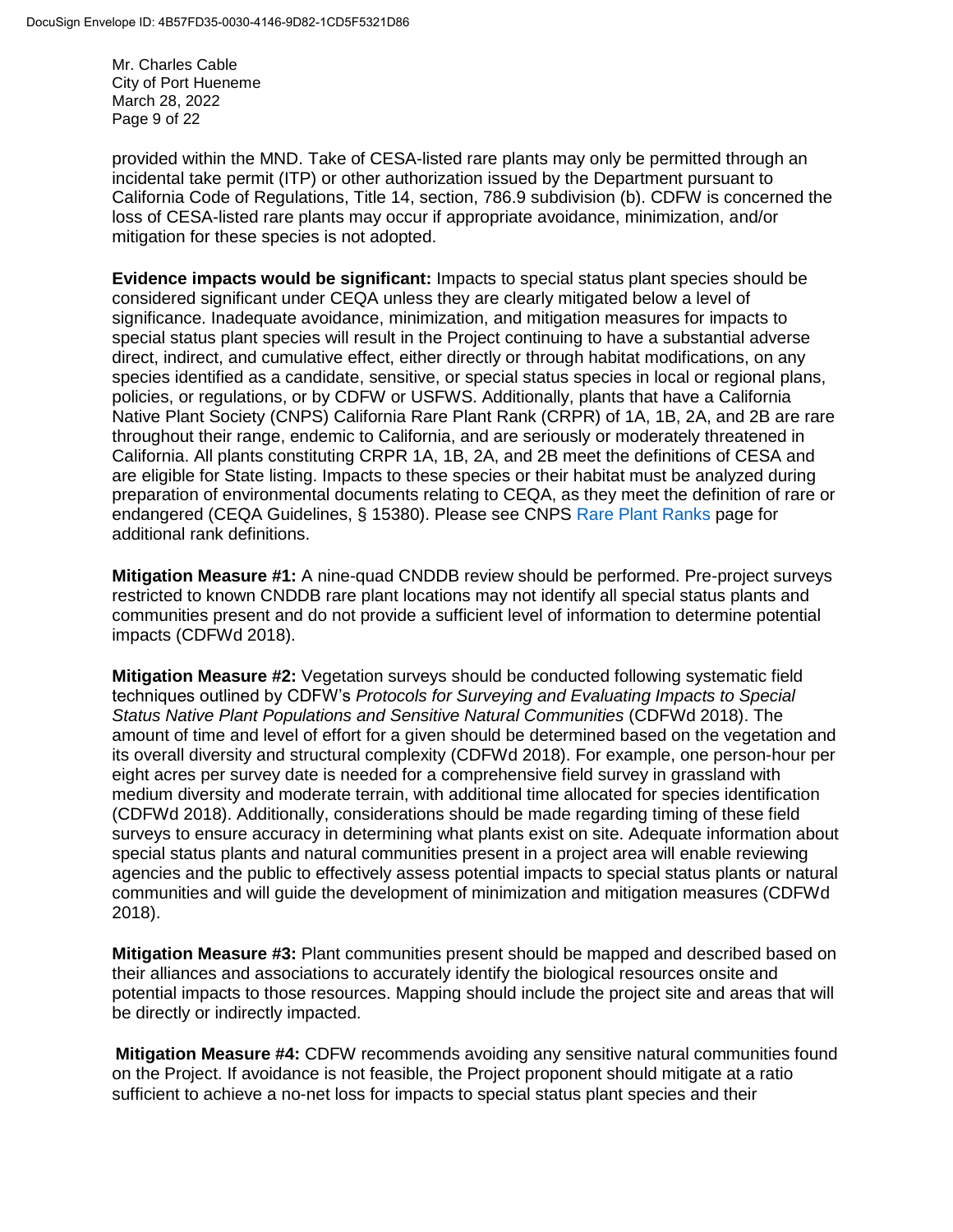Mr. Charles Cable City of Port Hueneme March 28, 2022 Page 10 of 22

associated habitat. CDFW recommends all impacts to S4 and S5 communities (Hardstem and California bulrush marshes and Cattail marshes) be mitigate at a minimum 3:1 ratio.

All revegetation/restoration areas that will serve as mitigation should include preparation of a restoration plan, to be approved by CDFW prior to any ground disturbance. The restoration plan should include restoration and monitoring methods; annual success criteria; contingency actions should success criteria not be met; long-term management and maintenance goals; and a funding mechanism for long-term management. Areas proposed as mitigation should have a recorded conservation easement and be dedicated to an entity which has been approved to hold/manage lands (AB 1094; Government Code, §§ 65965-65968).  

**Mitigation Measure #5:** CDFW recommends the environmental document provide measures to fully mitigate the loss of individual ESA- and CESA-listed plants and habitat.

- 1. The MND should provide a map showing which plants or populations will be impacted and provide a table that clearly documents the number of plants and acres of supporting habitat impacted, and plant composition (e.g., density, cover, abundance) within impacted habitat (e.g., species list separated by vegetation class; density, cover, abundance of each species).
- 2. The MND should provide species-specific measures for on-site mitigation. Each species-specific mitigation plan should adopt an ecosystem-based approach and be of sufficient detail and resolution to describe the following at a minimum: 1) identify the impact and level of impact (e.g., acres or individual plants/habitat impacted); 2) location of onsite mitigation and adequacy of the location(s) to serve as mitigation; 3) assessment of appropriate reference sites; 4) scientific [genus and species (subspecies/variety if applicable)] of plants being used for restoration; 5) location(s) of propagule source; 6) species-specific planting methods (i.e., container or seed); 7) measurable goals and success criteria for establishing self-sustaining populations (e.g., percent survival rate, absolute cover); 8) long-term monitoring, and; 9) adaptive management techniques.

Please note that CDFW generally does not support the use of salvaging, translocation, or transplantation as the primary mitigation strategy for unavoidable impacts to rare, threatened, or endangered plant species.

**Mitigation Measure #6:** The MND should provide species-specific measures to fully avoid impacts to all Endangered Species Act (ESA)- and CESA-listed plants. This may include flagging all plants and/or perimeter of populations; no-work buffers around plants and/or populations (e.g., flagged perimeter plus 50 feet); restrictions on ground disturbing activities within protected areas; relocation of staging and other material piling areas away from protected areas; restrictions on herbicide use and/or type of herbicide and/or application method within 100 feet of sensitive plants; and worker education and training.

# **Comment #6: Handling and Relocation of Non-game Animals**

**Issue:** Plans within the MND include plans to relocate WPT and other non-game animals. Handling and relocation of non-game animals requires a scientific collections permit or an LSA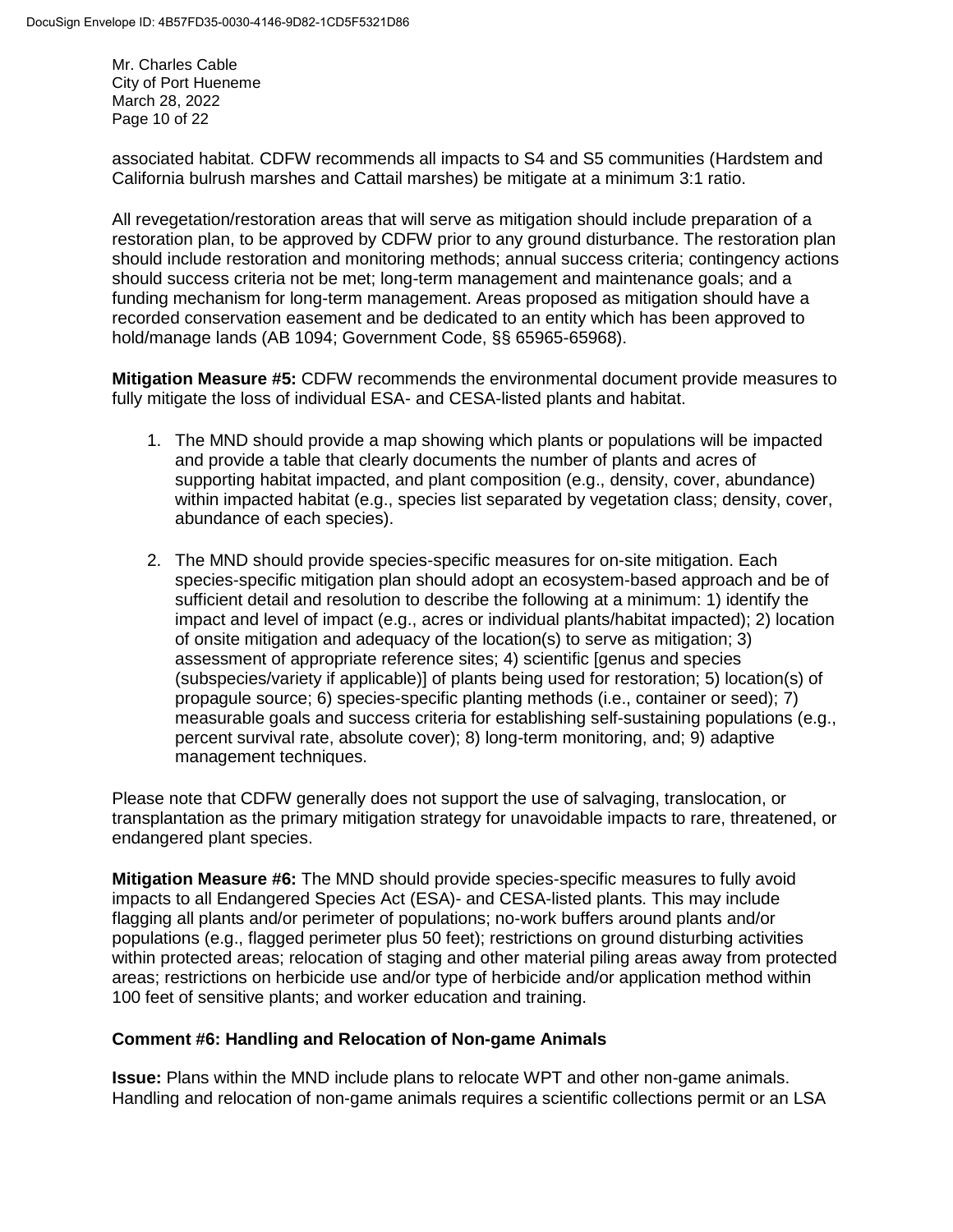Mr. Charles Cable City of Port Hueneme March 28, 2022 Page 11 of 22

agreement.

**Specific impacts:** Scientific collection permits provide CDFW with the opportunity to better manage the state's resources by providing feedback to the applicant before the project takes place. Additionally, it ensures that project proponents are in compliance with the law.

**Why impacts would occur:** Within the MND it states, "To minimize impacts to special status species, the capture and relocation of individuals would be implemented only in the event that impacts cannot be avoided while undertaking project activities" and "During capture and relocation activities, it is anticipated native non-special status species would be incidentally encountered and may require relocation to suitable habitats away from the project site." Although handling and relocation will be done by a qualified biologist, it should be specified that the biologist retained by the City is in possession of a scientific collections permit.

**Evidence impact would be significant:** Mammals occurring naturally in California are considered non-game mammals and are afforded protection by State law from take and/or harassment (Fish & Game Code, § 4150; Cal. Code of Regs, § 251.1).

**Mitigation Measure #1:** The Applicant applies for a scientific collection permit for SSC and nonlisted species. Permit applications can be found at [https://wildlife.ca.gov/Licensing/Scientific-](https://wildlife.ca.gov/Licensing/Scientific-Collecting#53949678)[Collecting#53949678](https://wildlife.ca.gov/Licensing/Scientific-Collecting#53949678) (CDFWe 2020). Otherwise, an LSA agreement should put in place that contains specific conditions on handling and collection of species.

**Recommendation #1:** If "take" or adverse impacts to CESA- listed species cannot be avoided either during Project construction and over the life of the Project, the City must consult with CDFW to determine if a CESA ITP is required (pursuant to Fish & Game Code, § 2080 *et seq*.).

# **Additional Recommendations**

#### Nesting Season

It should be noted that some bird species such as Ana's hummingbird (*Calypte anna*) and larger raptors nest in January, outside of the standard nesting season, and so considerations should be made in regard to their potential presence. Observations of breeding/nesting threatened or endangered bird species during surveys should be reported immediately to CDFW.

#### Monitoring Plan

CDFW recommends the City/Applicant develops a monitoring plan (Plan) to measure the success of the vegetation removal activities. At a minimum, the Plan shall identify all performance standards, success criteria, maintenance measures and schedule, monitoring and reporting requirements, contingencies, adaptive management strategies, and funding sources, such as an endowment for long-term management.

#### Bank Vegetation Surveys

CDFW recommends that subsequent surveys occur before any vegetation is removed from the banks. These surveys should be conducted by a qualified biologist knowledgeable of local vegetation.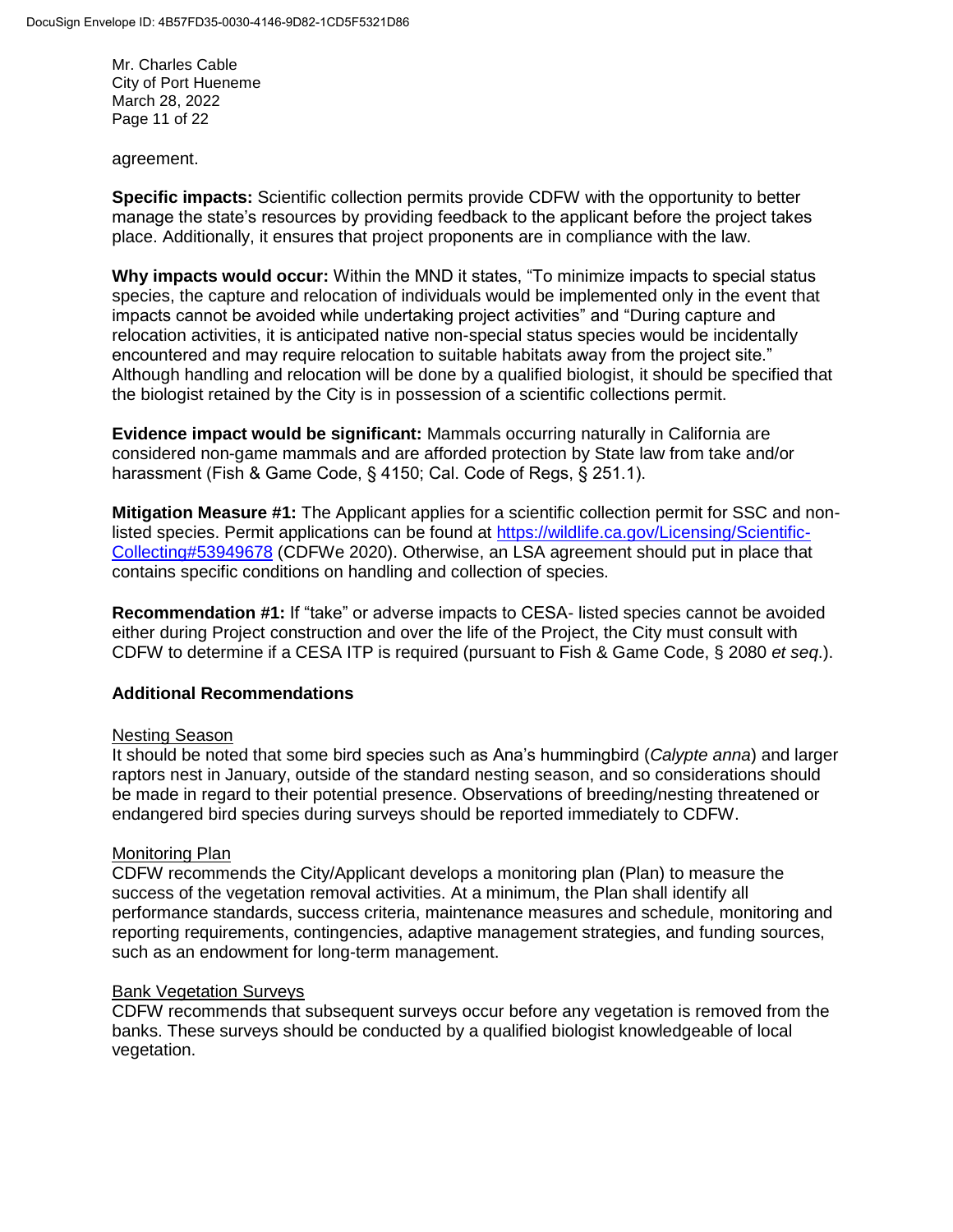Mr. Charles Cable City of Port Hueneme March 28, 2022 Page 12 of 22

## **Filing Fees**

The Project, as proposed, would have an impact on fish and/or wildlife, and assessment of filing fees is necessary. Fees are payable upon filing of the Notice of Determination by the County and serve to help defray the cost of environmental review by CDFW. Payment of the fee is required for the underlying Project approval to be operative, vested, and final (Cal. Code Regs., tit. 14, § 753.5; Fish & G. Code, § 711.4; Pub. Resources Code, § 21089).

## **Conclusion**

We appreciate the opportunity to comment on the Project to assist the City in adequately analyzing and minimizing/mitigating impacts to biological resources. CDFW requests an opportunity to review and comment on any response that the City has to our comments and to receive notification of any forthcoming hearing date(s) for the Project [CEQA Guidelines, § 15073(e)]. If you have any questions or comments regarding this letter, please contact Angela Castañon, Environmental Scientist, at **[Angela.Castanon@wildlife.ca.gov](mailto:Baron.Barrera@wildlife.ca.gov)** 

Sincerely,<br>— DocuSigned by:

U F B6E58CFE24724F5...

Erinn Wilson-Olgin Environmental Program Manager I South Coast Region

ec: CDFW

Steve Gibson, Los Alamitos - Steve. Gibson@wildlife.ca.gov Emily Galli, Fillmore – [Emily.Galli@wildlife.ca.gov](mailto:Emily.Galli@wildlife.ca.gov) Cindy Hailey, San Diego – [Cindy.Hailey@wildlife.ca.gov](mailto:Cindy.Hailey@wildlife.ca.gov) CEQA Program Coordinator, Sacramento – [CEQACommentLetters@wildlife.ca.gov](mailto:CEQACommentLetters@wildlife.ca.gov)  State Clearinghouse, Office of Planning and Research - State. Clearinghouse @ opr.ca.gov

#### **References:**

[CDFWa] California Department of Fish and Wildlife. 2022. Environmental Permit Information Management System. Available from:

[https://wildlife.ca.gov/Conservation/Environmental-Review/EPIMS.](https://wildlife.ca.gov/Conservation/Environmental-Review/EPIMS)

[CDFWb] California Department of Fish and Wildlife. 2012. Staff Report on Burrowing Owl Mitigation. Available from:

[file:///C:/Users/ACASTA~1/AppData/Local/Temp/BUOW\\_MIT\\_StaffReport2012-1.pdf.](file:///C:/Users/ACASTA~1/AppData/Local/Temp/BUOW_MIT_StaffReport2012-1.pdf) CDFWc] California Department of Fish and Wildlife. 2022. National Vegetation Classification

Standard. Available from: [https://wildlife.ca.gov/Data/VegCAMP/Natural-Communities.](https://wildlife.ca.gov/Data/VegCAMP/Natural-Communities) [CDFWd] California Department of Fish and Wildlife. 2018. Protocols for Surveying and Evaluating Impacts to Special Status Native Plant Populations and Sensitive Natural Communities. Available from:

<https://nrm.dfg.ca.gov/FileHandler.ashx?DocumentID=18959&inline>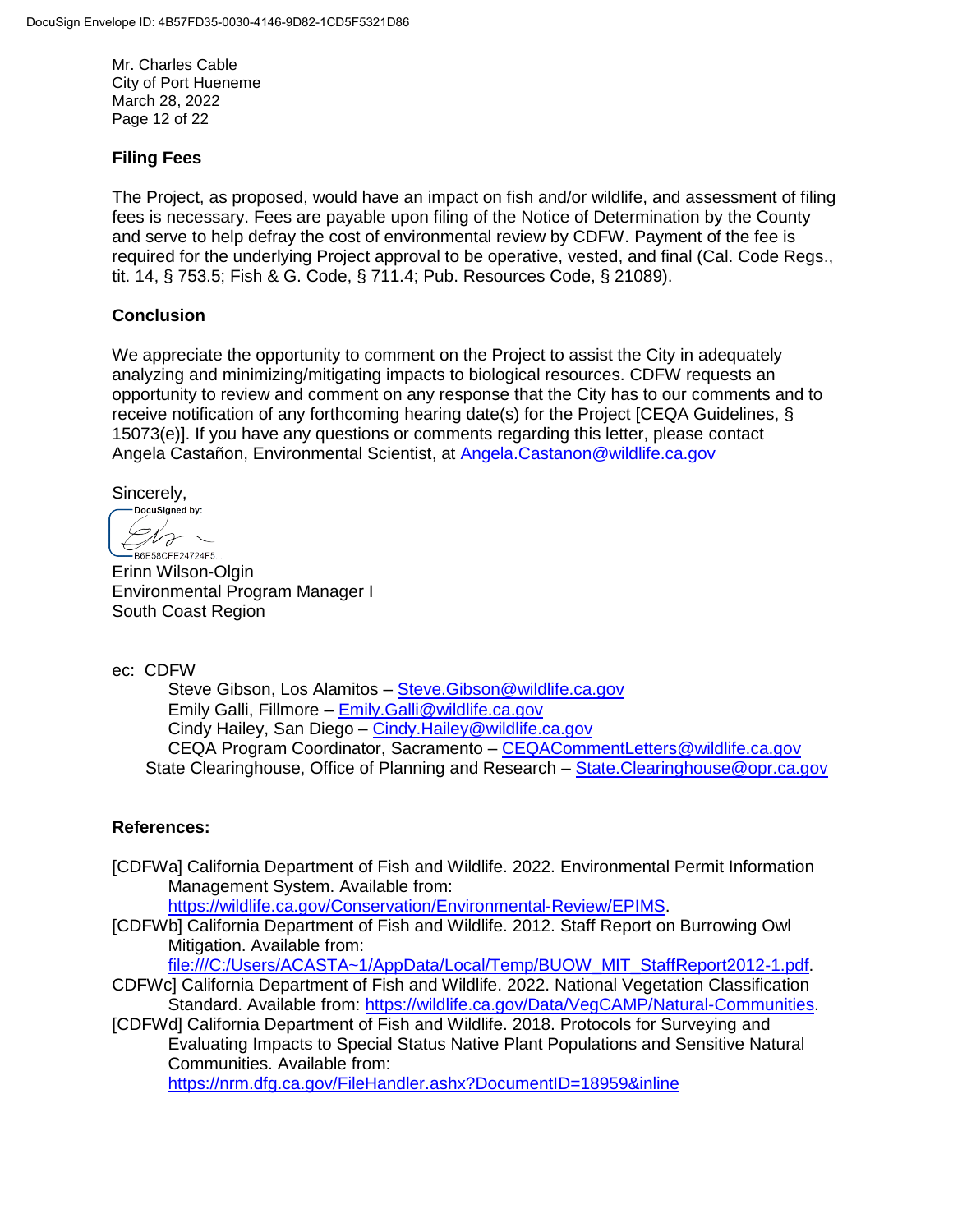Mr. Charles Cable City of Port Hueneme March 28, 2022 Page 13 of 22

- [CDFWe] California Department of Fish and Wildlife. 2020. Scientific Collecting Permit. Available from:<https://wildlife.ca.gov/Licensing/Scientific-Collecting#53949678>
- [CNPS] California Native Plant Society. 2020. Rare Plant ranks. Available from: [https://www.cnps.org/rare-plants/cnps-rare-plant-ranks.](https://www.cnps.org/rare-plants/cnps-rare-plant-ranks)
- Meese, R.J. 2017. Results of 2017 Tricolored Blackbird Statewide Survey. Available from: [file:///C:/Users/ACASTA~1/AppData/Local/Temp/2017%20Statewide%20Survey%20Fin](file:///C:/Users/ACASTA~1/AppData/Local/Temp/2017%20Statewide%20Survey%20Final%20Report.pdf) [al%20Report.pdf](file:///C:/Users/ACASTA~1/AppData/Local/Temp/2017%20Statewide%20Survey%20Final%20Report.pdf)
- Johnston, D., Tatarian, G., Pierson, E. 2004. California Bat Mitigation Techniques Solutions, and Effectiveness. [Internet]. [Cited 2022 March 2]. Available from: [https://nrm.dfg.ca.gov/FileHandler.ash?DocumentID=10334.](https://nrm.dfg.ca.gov/FileHandler.ash?DocumentID=10334)
- Sawyer, J.O., T. Keeler-Wolf, and J.M. Evens. 2009. A Manual of California Vegetation, Second Edition. California Native Plant. Available from: [https://wildlife.ca.gov/Data/VegCAMP/Publications-and-Protocols/Vegetation-Manual.](https://wildlife.ca.gov/Data/VegCAMP/Publications-and-Protocols/Vegetation-Manual)
- Thompson, R. C., A.N. Wright, and H. B. Shaffer. 2016. California Amphibians and Reptile Species of Special Concern. Available from: [https://nrm.dfg.ca.gov/FileHandler.ashx?DocumentID=190377&inline.](https://nrm.dfg.ca.gov/FileHandler.ashx?DocumentID=190377&inline)
- [USGS] Unites States Geologic Service. 2006. USGS Western Pond Turtle (Emys marmorata) Visual Survey Protocol for the Southcoast Ecoregion. Available from: [https://sdmmp.com/upload/SDMMP\\_Repository/0/4fnpv18xm0sqtw29j7d3rz56bkychg.pd](https://sdmmp.com/upload/SDMMP_Repository/0/4fnpv18xm0sqtw29j7d3rz56bkychg.pdf) [f.](https://sdmmp.com/upload/SDMMP_Repository/0/4fnpv18xm0sqtw29j7d3rz56bkychg.pdf)
- [USFWS] Unites States Fish and Wildlife Service. 2021. Western Monarch Butterfly Conservation Recommendations. Available from: [https://xerces.org/sites/default/files/publications/21-](https://xerces.org/sites/default/files/publications/21-015_USFWSWesternMonarchConsRecs.pdf) [015\\_USFWSWesternMonarchConsRecs.pdf](https://xerces.org/sites/default/files/publications/21-015_USFWSWesternMonarchConsRecs.pdf)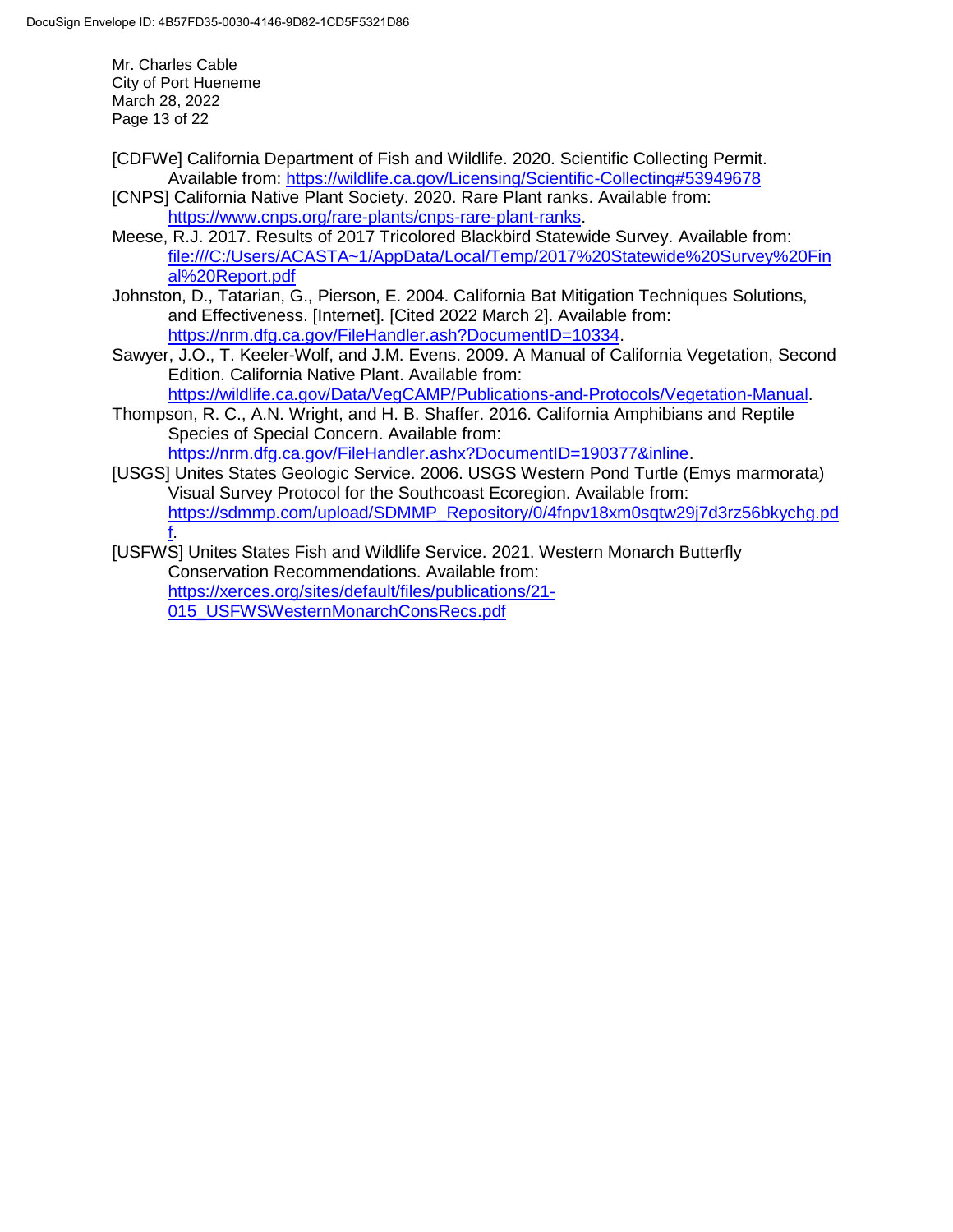

State of California – Natural Resources Agency *GAVIN NEWSOM, Governor* DEPARTMENT OF FISH AND WILDLIFE *CHARLTON H. BONHAM, Director*  South Coast Region 3883 Ruffin Road San Diego, CA 92123 (858) 467-4201 [www.wildlife.ca.gov](http://www.wildlife.ca.gov/)



# **Attachment A: Draft Mitigation and Monitoring Reporting Plan**

CDFW recommends the following language to be incorporated into a future environmental document for the Project. A final MMRP shall reflect results following additional plant and wildlife surveys and the Project's final on and/or off-site mitigation plans.

| <b>Biological Resources (BIO)</b>                               |                                                                                                                                                                                                                                                                                                                                                                                                                                                                                                                                                                                                                                                                                                                                                                                                                                       |                                                       |                                       |
|-----------------------------------------------------------------|---------------------------------------------------------------------------------------------------------------------------------------------------------------------------------------------------------------------------------------------------------------------------------------------------------------------------------------------------------------------------------------------------------------------------------------------------------------------------------------------------------------------------------------------------------------------------------------------------------------------------------------------------------------------------------------------------------------------------------------------------------------------------------------------------------------------------------------|-------------------------------------------------------|---------------------------------------|
|                                                                 | Mitigation Measure (MM) or Recommendation (REC)                                                                                                                                                                                                                                                                                                                                                                                                                                                                                                                                                                                                                                                                                                                                                                                       | <b>Timing</b>                                         | <b>Responsible Party</b>              |
| MM-BIO-1-<br>Impacts to<br><b>Western Pond</b><br><b>Turtle</b> | Due to the potential impact the Project may place on the<br>southwestern pond turtle CDFW recommends the City performs an<br>analysis to determine the necessity of the Project as proposed.<br>Studies could include a geomorphological and hydrological studies<br>of Bubbling Springs channel. Additionally, CDFW recommends<br>looking into alternatives to the Project such as the addition of<br>grated pipes to drain high flows instead of vegetation clearing.                                                                                                                                                                                                                                                                                                                                                               | Prior to<br>Project<br>construction<br>and activities | City of Port<br>Hueneme/<br>Applicant |
| MM-BIO-2-<br>Impacts to<br><b>Western Pond</b><br><b>Turtle</b> | CDFW agrees that appropriately-timed focus surveys should be<br>conducted by a qualified biologist before any vegetation clearing<br>activities. Surveys should be conducted during the time of greatest<br>pond turtle activity, typically during the breeding season (May -<br>July), and when pond turtles have not left the water to aestivate or<br>overwinter in the uplands. To reduce impacts to WPT to less than<br>significant, CDFW recommends that the Project follow the USGS's<br>2006 Staff Report on WPT, DRAFT USGS Western Pond Turtle<br>(Emys marmorata) Visual Survey Protocol for the Southcoast<br>Ecoregion. All survey efforts should be conducted prior to any<br>project activities that could result in habitat disturbance to soil,<br>vegetation, or other sheltering habitat for WPT. To allow CDFW to | Prior to<br>Project<br>construction<br>and activities | City of Port<br>Hueneme/<br>Applicant |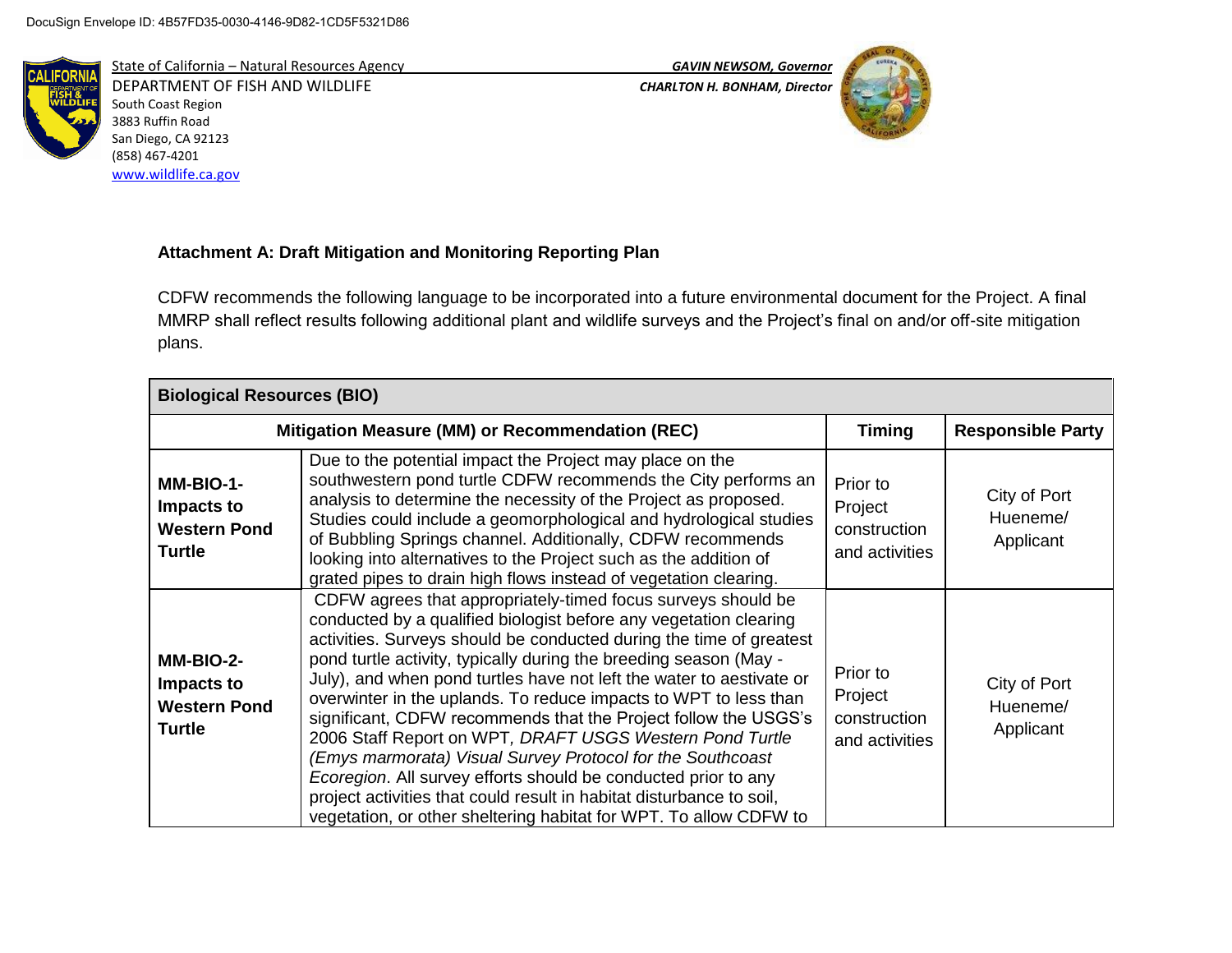Mr. Charles Cable City of Port Hueneme March 28, 2022 Page 15 of 22

|                                                                 | determine the extent of impacts to the species associated with the<br>Project and provide meaningful avoidance, minimization, and<br>mitigation measures. CDFW recommends the MND be recirculated<br>after these surveys are completed to fully disclose the potential<br>impacts to the number and kind of turtles. Additionally, any<br>proposed mitigation area should include a discussion on the<br>territory size and breeding locations and how all life cycle functions<br>will be mitigated.                                                                                                                                                                                                                                                                                                                                                                                                                                                                                                                                                                                                            |                                                       |                                       |
|-----------------------------------------------------------------|------------------------------------------------------------------------------------------------------------------------------------------------------------------------------------------------------------------------------------------------------------------------------------------------------------------------------------------------------------------------------------------------------------------------------------------------------------------------------------------------------------------------------------------------------------------------------------------------------------------------------------------------------------------------------------------------------------------------------------------------------------------------------------------------------------------------------------------------------------------------------------------------------------------------------------------------------------------------------------------------------------------------------------------------------------------------------------------------------------------|-------------------------------------------------------|---------------------------------------|
| MM-BIO-3-<br>Impacts to<br><b>Western Pond</b><br><b>Turtle</b> | Cattail and bulrush are native plants that provide shelter and<br>habitat to special-status species like the pond turtle. Approximately<br>6.68 acres of cattail and bulrush exist in and along the Bubbling<br>Springs natural channel within the Project area. CDFW<br>recommends the City removes no more than 1/3 (maximum 2.23<br>acres) of the cattail and bulrush vegetation present in the Project<br>area annually.                                                                                                                                                                                                                                                                                                                                                                                                                                                                                                                                                                                                                                                                                     | Prior to<br>Project<br>construction<br>and activities | City of Port<br>Hueneme/<br>Applicant |
| MM-BIO-4-<br>Impacts to<br><b>Streams</b>                       | Projects may result in the alteration of streams. For any such<br>activities, the Project(s) applicant (or "entity") must provide written<br>notification to CDFW pursuant to section 1600 et seq. of the Fish &<br>Game Code. Based on this notification and other information,<br>CDFW determines whether a LSA Agreement with the applicant is<br>required prior to conducting the proposed activities. An LSA<br>notification package may be obtained by accessing CDFW's web<br>site at https://wildlife.ca.gov/Conservation/Environmental-<br><b>Review/EPIMS.</b><br>CDFW's issuance of an LSA Agreement for Project(s) that are<br>subject to CEQA will require CEQA compliance actions by CDFW<br>as a Responsible Agency. As a Responsible Agency, CDFW may<br>consider the CEQA document of the Lead Agency for a Project(s).<br>To minimize additional requirements by CDFW pursuant to section<br>1600 et seq. and/or under CEQA, project specific CEQA<br>documents should fully identify the potential impacts to the stream<br>or riparian resources and provide adequate avoidance, mitigation, | Prior to<br>Project<br>construction<br>and activities | City of Port<br>Hueneme/<br>Applicant |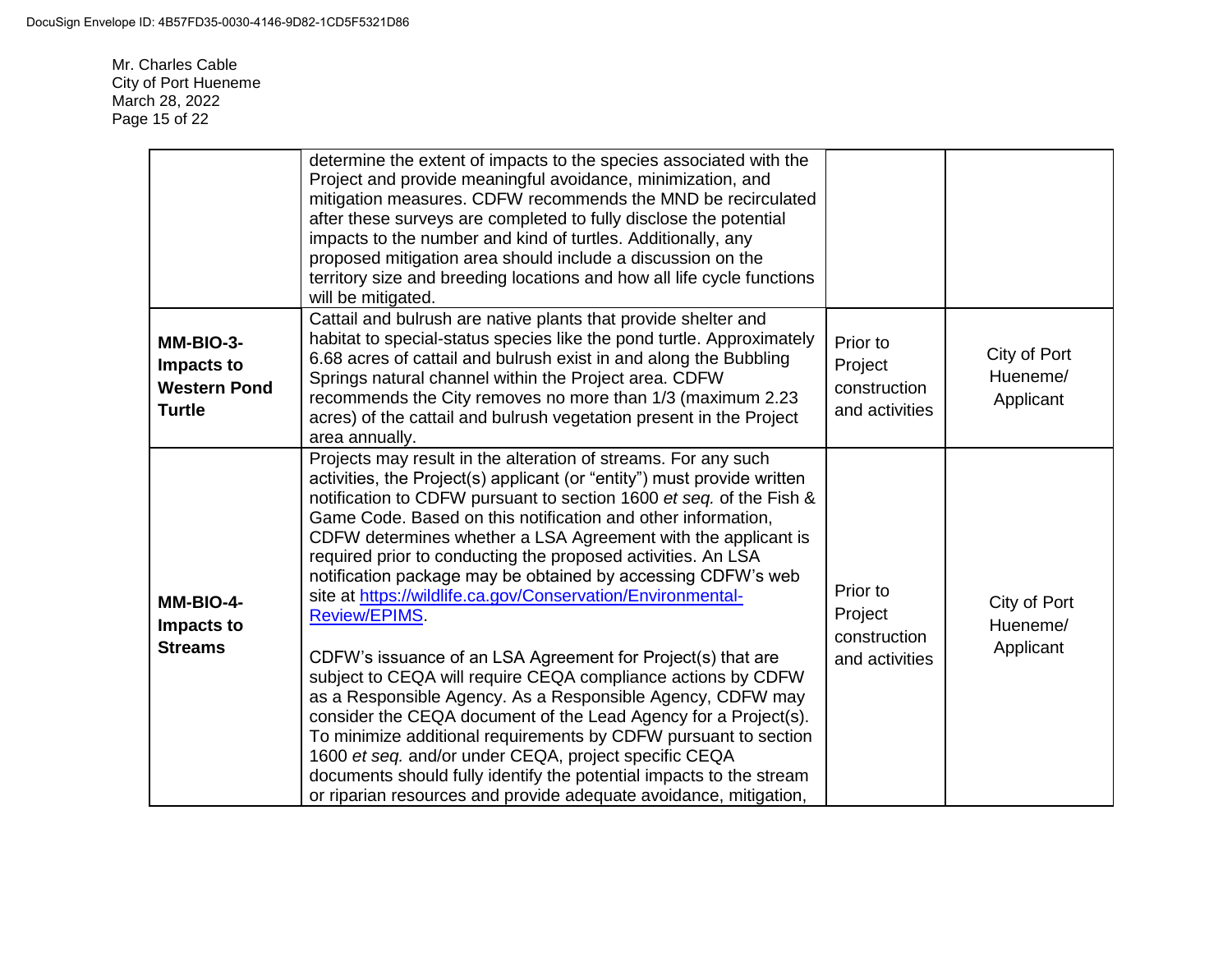Mr. Charles Cable City of Port Hueneme March 28, 2022 Page 16 of 22

|                                                                     | monitoring and reporting commitments for issuance of the LSA<br>Agreement.                                                                                                                                                                                                                                                                                                                                                                                                                                                                                                                                                                                                                                                                                                                                                                                                                                                    |                                                       |                                       |
|---------------------------------------------------------------------|-------------------------------------------------------------------------------------------------------------------------------------------------------------------------------------------------------------------------------------------------------------------------------------------------------------------------------------------------------------------------------------------------------------------------------------------------------------------------------------------------------------------------------------------------------------------------------------------------------------------------------------------------------------------------------------------------------------------------------------------------------------------------------------------------------------------------------------------------------------------------------------------------------------------------------|-------------------------------------------------------|---------------------------------------|
| MM-BIO-5-<br>Impacts to<br><b>Streams</b>                           | CDFW recommends a weed management plan be developed for<br>the project area. Implementation of the Plan should be done both<br>during construction and for the life of the Project. Soil disturbance<br>such as maintenance including mowing or vegetation clearing<br>around stream promotes the reestablishment and growth of non-<br>native weeds. As a part of the Project, non-native weeds should be<br>prevented from becoming established both during and after Project<br>activities, to control the spread of invasive plants. The Project<br>should be monitored via mapping for new introductions and<br>expansions of non-native weeds. Annual threshold limits,<br>eradication targets, and monitoring should be included in the Plan.<br>Monitoring for the spread of invasive weeds to adjacent lands<br>should also be included. CDFW requests annual reports of weed<br>monitoring be submitted for review. | Prior to<br>Project<br>construction<br>and activities | City of Port<br>Hueneme/<br>Applicant |
| MM-BIO-6-<br>Impacts to<br><b>Special-Status</b><br><b>Reptiles</b> | To disclose impacts to special-status reptiles within the MND,<br>CDFW recommends focused surveys for species likely to occur<br>within a Project(s) area. Additional surveys will more reliably<br>determine what species are present so CDFW can make informed<br>recommendations as to avoidance, minimization, and mitigation<br>measures. Surveys should typically be scheduled during the<br>summer months (June and July) when these animals are most<br>likely to be encountered. To achieve 100 percent visual coverage,<br>CDFW recommends surveys be conducted with parallel transects<br>at approximately 20 feet apart and walked on-site in appropriate<br>habitat suitable for each species. Suitable habitat consists of areas<br>of sandy, loose, and moist soils, typically under the sparse<br>vegetation of scrub, chaparral, and within the duff of oak<br>woodlands.                                    | Prior to<br>Project<br>construction<br>and activities | City of Port<br>Hueneme/<br>Applicant |
| MM-BIO-7-<br>Impacts to<br><b>Special-Status</b><br><b>Reptiles</b> | Prior to any Project activities, a relocation plan (Plan) should be<br>developed by a qualified biologist familiar with the respective<br>reptile in consultation with CDFW. The Plan should include, but not<br>be limited to, the timing and location of the surveys that will be                                                                                                                                                                                                                                                                                                                                                                                                                                                                                                                                                                                                                                           | Prior to<br>Project                                   | City of Port<br>Hueneme/<br>Applicant |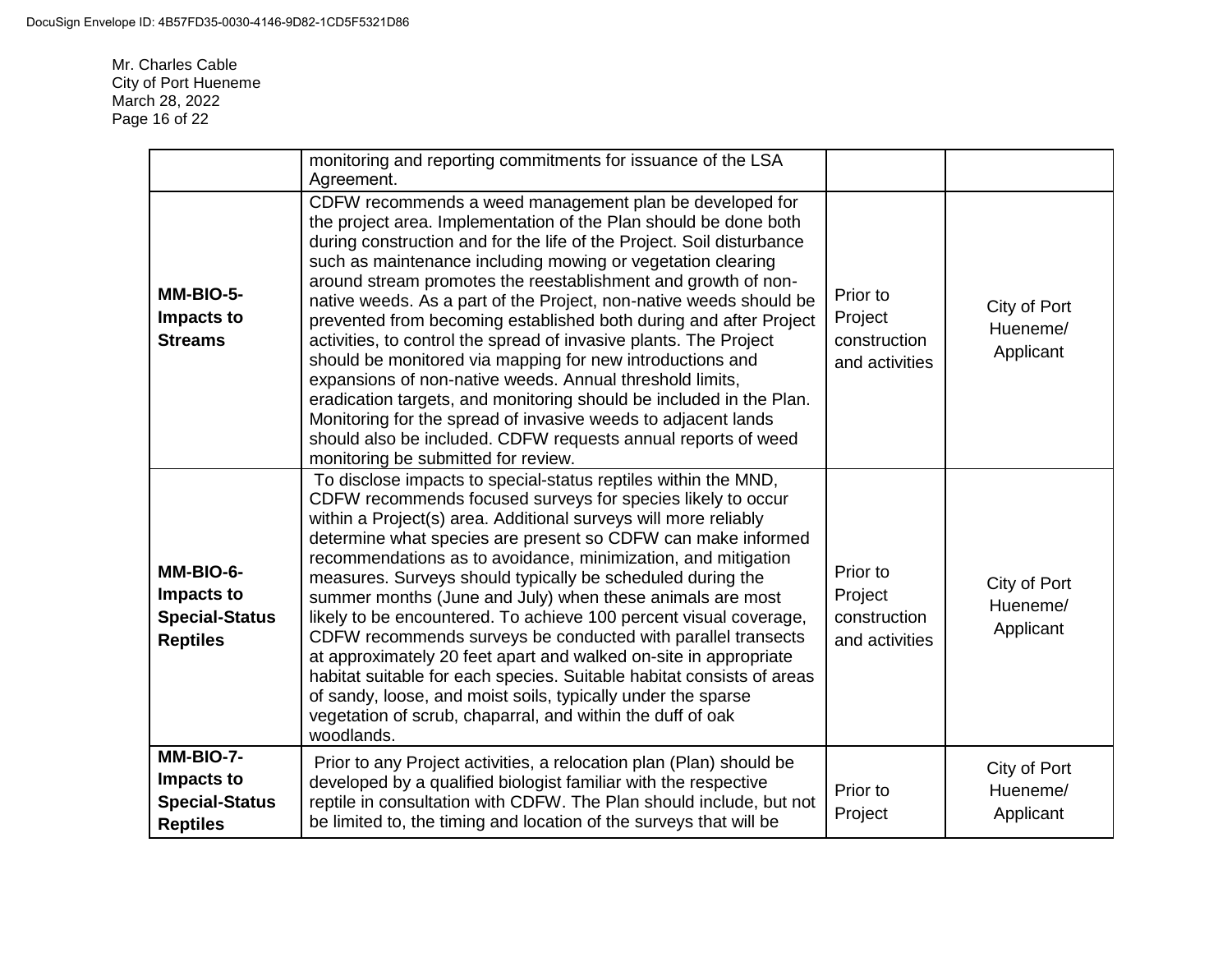Mr. Charles Cable City of Port Hueneme March 28, 2022 Page 17 of 22

|                                                                           | conducted for the species, identify the locations where more<br>intensive survey efforts will be conducted (based on high habitat<br>suitability); identify the habitat and conditions in any proposed<br>relocation site(s); the methods that will be utilized for trapping and<br>relocating the individuals; and the documentation/recordation of<br>the number of animals relocated. CDFW recommends the City<br>coordinate with CDFW and/or USFWS prior to any ground<br>disturbing activities within potentially occupied habitat. | construction<br>and activities                        |                                       |
|---------------------------------------------------------------------------|------------------------------------------------------------------------------------------------------------------------------------------------------------------------------------------------------------------------------------------------------------------------------------------------------------------------------------------------------------------------------------------------------------------------------------------------------------------------------------------------------------------------------------------|-------------------------------------------------------|---------------------------------------|
| MM-BIO-8-<br><b>Impacts to Tri-</b><br><b>Colored</b><br><b>Blackbird</b> | To disclose impacts to tri-colored blackbird (Agelaius tricolor)<br>CDFW recommends survey methods outlined in Triennial<br>Tricolored Blackbird Statewide Survey (Meese 2017).                                                                                                                                                                                                                                                                                                                                                          | Prior to<br>Project<br>construction<br>and activities | City of Port<br>Hueneme/<br>Applicant |
| MM-BIO-9-<br>Impacts to Tri-<br><b>Colored</b><br><b>Blackbird</b>        | CDFW recommends fully avoiding impacts to tri-colored black bird.<br>CDFW recommends the Applicant submit an avoidance plan to<br>CDFW for review and comment. A final avoidance plan should be<br>developed prior to implementing Project related activities.                                                                                                                                                                                                                                                                           | Prior to<br>Project<br>construction<br>and activities | City of Port<br>Hueneme/<br>Applicant |
| <b>MM-BIO-10-</b><br>Impacts to<br><b>Monarch</b><br><b>Butterfly</b>     | CDFW recommends that a qualified biologist conduct a habitat<br>assessment, within 30 days of Project(s) implementation, to<br>determine if the Project(s) area or its immediate vicinity contain<br>habitat suitable to support monarchs.                                                                                                                                                                                                                                                                                               | Prior to<br>Project<br>construction<br>and activities | City of Port<br>Hueneme/<br>Applicant |
| <b>MM-BIO-11-</b><br>Impacts to<br><b>Monarch</b><br><b>Butterfly</b>     | If suitable habitat is present, CDFW recommends assessing<br>presence of monarchs by conducting protocol surveys consistent<br>with USFWS recommendations (see<br>www.fs.fed.us/wildflowers/pollinators/monarch_butterfly/documents<br>/monarch-monitoring_en.pdf).                                                                                                                                                                                                                                                                      | Prior to<br>Project<br>construction<br>and activities | City of Port<br>Hueneme/<br>Applicant |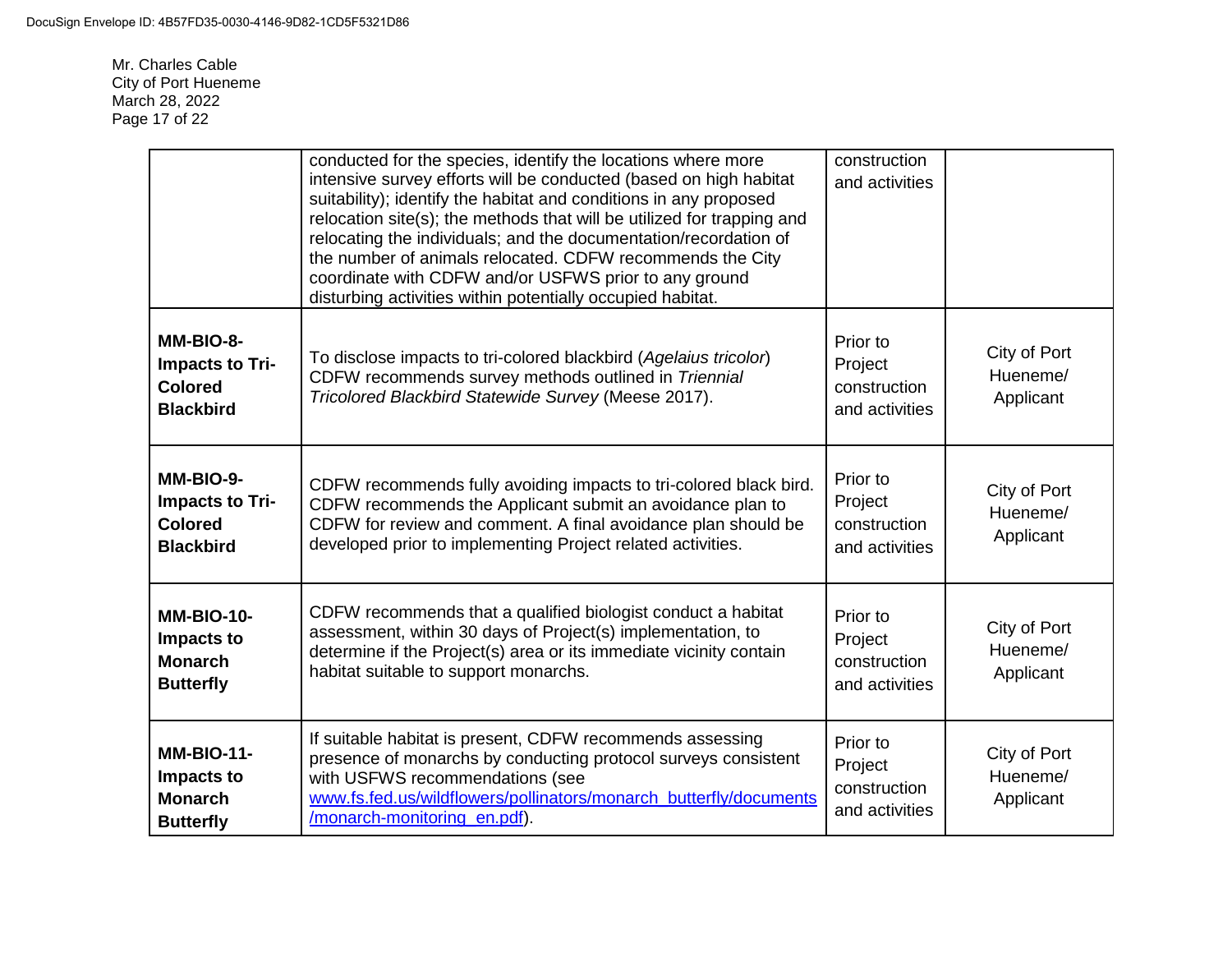Mr. Charles Cable City of Port Hueneme March 28, 2022 Page 18 of 22

| <b>MM-BIO-12-</b><br>Impacts to<br><b>Monarch</b><br><b>Butterfly</b> | If monarch butterflies are detected within or in the vicinity of<br>Project(s) areas, The City will consult CDFW and USFWS, prior to<br>Project(s) implementation to discuss how to implement ground-<br>disturbing activities and avoid take.                                                                                                                                                                                                                                                                                                                                                                                                                                                                                                                                                                                                                                                                                                                                                                                                                                                                                                                                                                                                                                                                                                                                                                                                                                                     | Prior to<br>Project<br>construction<br>and activities            | City of Port<br>Hueneme/<br>Applicant |
|-----------------------------------------------------------------------|----------------------------------------------------------------------------------------------------------------------------------------------------------------------------------------------------------------------------------------------------------------------------------------------------------------------------------------------------------------------------------------------------------------------------------------------------------------------------------------------------------------------------------------------------------------------------------------------------------------------------------------------------------------------------------------------------------------------------------------------------------------------------------------------------------------------------------------------------------------------------------------------------------------------------------------------------------------------------------------------------------------------------------------------------------------------------------------------------------------------------------------------------------------------------------------------------------------------------------------------------------------------------------------------------------------------------------------------------------------------------------------------------------------------------------------------------------------------------------------------------|------------------------------------------------------------------|---------------------------------------|
| <b>MM-BIO-13-</b><br>Impacts to<br><b>Burrowing Owls</b>              | To reduce impacts to burrowing owl to less than significant,<br>CDFW recommends that the Project adhere to CDFW's March 7,<br>2012, Staff Report on Burrowing Owl Mitigation (CDFWb 2012). All<br>survey efforts should be conducted during the appropriately timed<br>season as specified in the protocol. Likewise, surveys should be<br>conducted prior to any project activities that could result in habitat<br>disturbance to soil, vegetation, or other sheltering habitat for<br>burrowing owl. In California, the burrowing owl breeding season<br>extends from 1 February to 31 August with some variances by<br>geographic location and climatic conditions. Survey protocol for<br>breeding season owl surveys states to conduct 4 survey visits: 1)<br>at least one site visit between 15 February and 15 April, and 2) a<br>minimum of three survey visits, at least three weeks apart,<br>between 15 April and 15 July, with at least one visit after 15 June.<br>Additionally, CDFW is concerned about burrowing owls during the<br>non-breeding season as the project activities will likely occur<br>during the over-wintering period (September to 31<br>January). Protocols for non-breeding surveys can also be<br>accessed within CDFW's March 7, 2012, Staff Report on<br>Burrowing Owl Mitigation. Once it is determined that breeding or<br>overwintering owls are or are not present, avoidance should be<br>proposed by the City in subsequent environmental documents. | Prior to<br>Project<br>construction<br>and activities            | City of Port<br>Hueneme/<br>Applicant |
| <b>MM-BIO-14-</b><br>Impacts to<br><b>Burrowing Owls</b>              | Project use of rodenticides that could result in direct or secondary<br>poisoning to burrowing owl should be avoided.                                                                                                                                                                                                                                                                                                                                                                                                                                                                                                                                                                                                                                                                                                                                                                                                                                                                                                                                                                                                                                                                                                                                                                                                                                                                                                                                                                              | Prior to/<br>During<br>Project<br>construction<br>and activities | City of Port<br>Hueneme/<br>Applicant |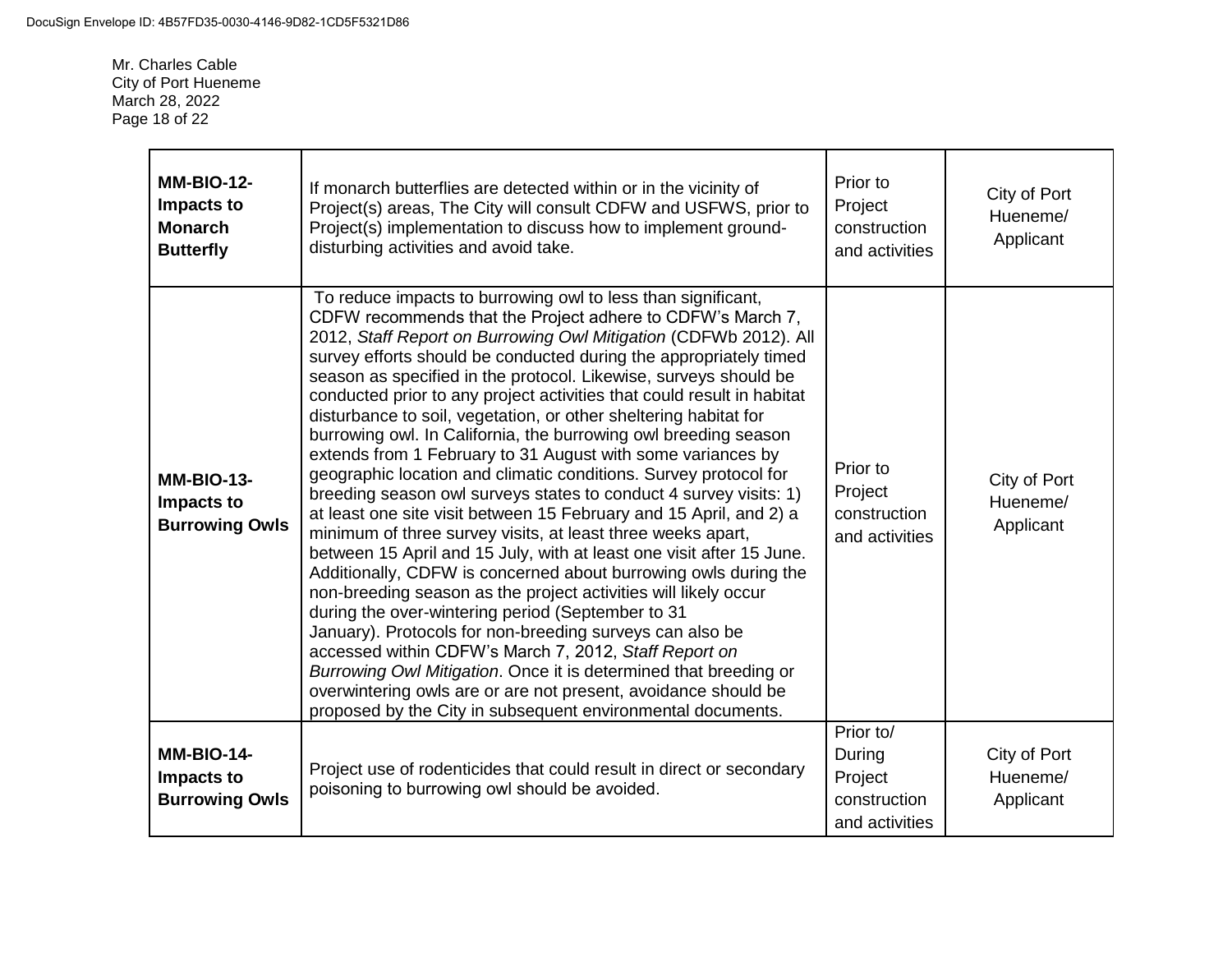Mr. Charles Cable City of Port Hueneme March 28, 2022 Page 19 of 22

| <b>MM-BIO-15-</b><br>Impacts to<br><b>Sensitive</b><br>Vegetation<br><b>Communities</b> | A nine-quad CNDDB review should be performed. Pre-project<br>surveys restricted to known CNDDB rare plant locations may not<br>identify all special status plants and communities present and do<br>not provide a sufficient level of information to determine potential<br>impacts (CDFW 2018).                                                                                                                                                                                                                                                                                                                                                                                                                                                                                                                                                                                                                                                                                                                                                                                                                                                                    | Prior to<br>Project<br>construction<br>and activities | City of Port<br>Hueneme/<br>Applicant |
|-----------------------------------------------------------------------------------------|---------------------------------------------------------------------------------------------------------------------------------------------------------------------------------------------------------------------------------------------------------------------------------------------------------------------------------------------------------------------------------------------------------------------------------------------------------------------------------------------------------------------------------------------------------------------------------------------------------------------------------------------------------------------------------------------------------------------------------------------------------------------------------------------------------------------------------------------------------------------------------------------------------------------------------------------------------------------------------------------------------------------------------------------------------------------------------------------------------------------------------------------------------------------|-------------------------------------------------------|---------------------------------------|
| <b>MM-BIO-16-</b><br>Impacts to<br><b>Sensitive</b><br>Vegetation<br><b>Communities</b> | Vegetation surveys should be conducted following systematic field<br>techniques outlined by CDFW's Protocols for Surveying and<br>Evaluating Impacts to Special Status Native Plant Populations and<br>Sensitive Natural Communities. The amount of time and level of<br>effort for a given should be determined based on the vegetation<br>and its overall diversity and structural complexity (CDFW 2018).<br>For example, one person-hour per eight acres per survey date is<br>needed for a comprehensive field survey in grassland with medium<br>diversity and moderate terrain, with additional time allocated for<br>species identification (CDFW 2018). Additionally, considerations<br>should be made regarding timing of these field surveys to ensure<br>accuracy in determining what plants exist on site. Adequate<br>information about special status plants and natural communities<br>present in a project area will enable reviewing agencies and the<br>public to effectively assess potential impacts to special status<br>plants or natural communities and will guide the development of<br>minimization and mitigation measures (CDFW 2018). | Prior to<br>Project<br>construction<br>and activities | City of Port<br>Hueneme/<br>Applicant |
| <b>MM-BIO-17-</b><br>Impacts to<br><b>Sensitive</b><br>Vegetation<br><b>Communities</b> | Plant communities present should be mapped and described<br>based on their alliances and associations to accurately identify the<br>biological resources onsite and potential impacts to those<br>resources. Mapping should include the project site and areas that<br>will be directly or indirectly impacted.                                                                                                                                                                                                                                                                                                                                                                                                                                                                                                                                                                                                                                                                                                                                                                                                                                                     | Prior to<br>Project<br>construction<br>and activities | City of Port<br>Hueneme/<br>Applicant |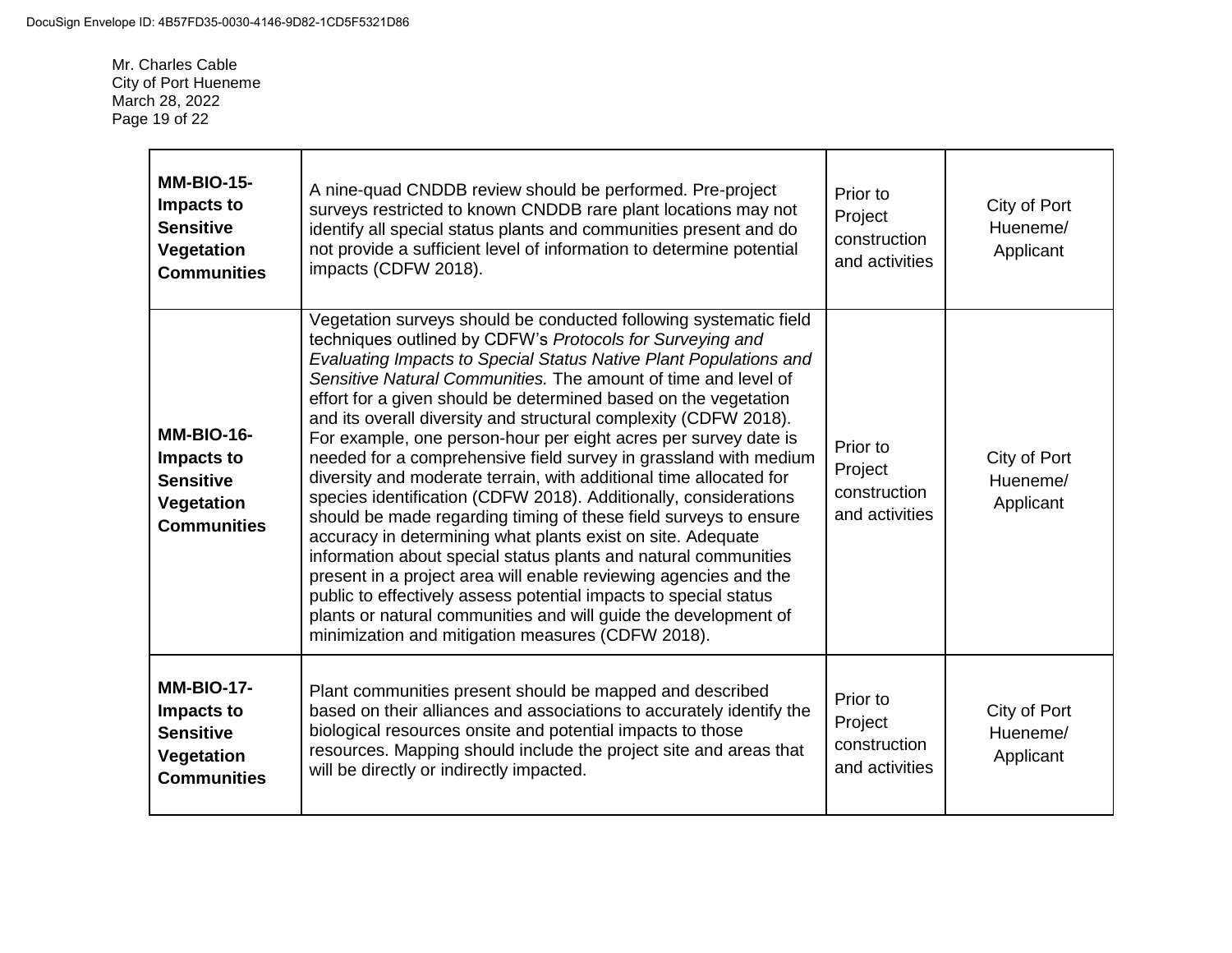Mr. Charles Cable City of Port Hueneme March 28, 2022 Page 20 of 22

| <b>MM-BIO-18-</b><br>Impacts to<br><b>Sensitive</b><br><b>Vegetation</b><br><b>Communities</b> | CDFW recommends avoiding any sensitive natural communities<br>found on the Project. If avoidance is not feasible, the Project<br>proponent should mitigate at a ratio sufficient to achieve a no-net<br>loss for impacts to special status plant species and their<br>associated habitat. CDFW recommends all impacts to S4 and S5<br>communities (Hardstem and California bulrush marshes and<br>Cattail marshes) be mitigate at a minimum 3:1 ratio.<br>All revegetation/restoration areas that will serve as mitigation<br>should include preparation of a restoration plan, to be approved by<br>CDFW prior to any ground disturbance. The restoration plan<br>should include restoration and monitoring methods; annual<br>success criteria; contingency actions should success criteria not be<br>met; long-term management and maintenance goals; and a<br>funding mechanism for long-term management. Areas proposed as<br>mitigation should have a recorded conservation easement and be<br>dedicated to an entity which has been approved to hold/manage<br>lands (AB 1094; Government Code, §§ 65965-65968). | Prior to<br>Project<br>construction<br>and activities | City of Port<br>Hueneme/<br>Applicant |
|------------------------------------------------------------------------------------------------|-------------------------------------------------------------------------------------------------------------------------------------------------------------------------------------------------------------------------------------------------------------------------------------------------------------------------------------------------------------------------------------------------------------------------------------------------------------------------------------------------------------------------------------------------------------------------------------------------------------------------------------------------------------------------------------------------------------------------------------------------------------------------------------------------------------------------------------------------------------------------------------------------------------------------------------------------------------------------------------------------------------------------------------------------------------------------------------------------------------------------|-------------------------------------------------------|---------------------------------------|
| <b>MM-BIO-19-</b><br>Impacts to<br><b>Sensitive</b><br><b>Vegetation</b><br><b>Communities</b> | CDFW recommends the environmental document provide<br>measures to fully mitigate the loss of individual ESA- and CESA-<br>listed plants and habitat.<br>1. The MND should provide a map showing which plants or<br>populations will be impacted and provide a table that clearly<br>documents the number of plants and acres of supporting<br>habitat impacted, and plant composition (e.g., density,<br>cover, abundance) within impacted habitat (e.g., species<br>list separated by vegetation class; density, cover,<br>abundance of each species).<br>2. The MND should provide species-specific measures<br>for on-site mitigation. Each species-specific mitigation<br>plan should adopt an ecosystem-based approach and<br>be of sufficient detail and resolution to describe the<br>following at a minimum: 1) identify the impact and<br>level of impact (e.g., acres or individual plants/habitat<br>impacted); 2) location of onsite mitigation and                                                                                                                                                         | Prior to<br>Project<br>construction<br>and activities | City of Port<br>Hueneme/<br>Applicant |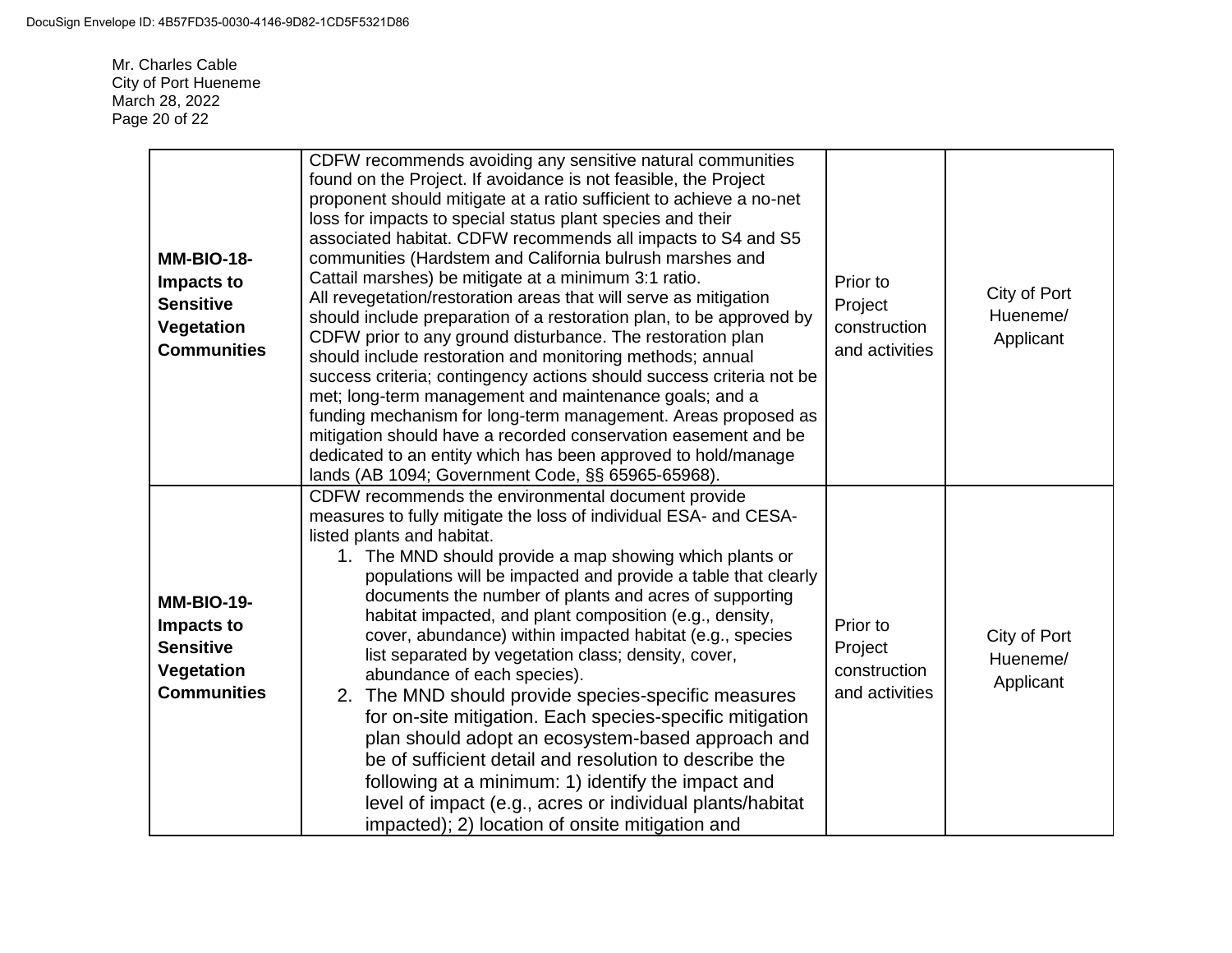Mr. Charles Cable City of Port Hueneme March 28, 2022 Page 21 of 22

|                                                                                         | adequacy of the location(s) to serve as mitigation; 3)<br>assessment of appropriate reference sites; 4) scientific<br>[genus and species (subspecies/variety if applicable)]<br>of plants being used for restoration; 5) location(s) of<br>propagule source; 6) species-specific planting<br>methods (i.e., container or seed); 7) measurable goals<br>and success criteria for establishing self-sustaining<br>populations (e.g., percent survival rate, absolute<br>cover); 8) long-term monitoring, and; 9) adaptive<br>management techniques.<br>Please note that CDFW generally does not support the use of<br>salvaging, translocation, or transplantation as the primary<br>mitigation strategy for unavoidable impacts to rare, threatened, or<br>endangered plant species.<br>The MND should provide species-specific measures to fully avoid |                                                       |                                       |
|-----------------------------------------------------------------------------------------|--------------------------------------------------------------------------------------------------------------------------------------------------------------------------------------------------------------------------------------------------------------------------------------------------------------------------------------------------------------------------------------------------------------------------------------------------------------------------------------------------------------------------------------------------------------------------------------------------------------------------------------------------------------------------------------------------------------------------------------------------------------------------------------------------------------------------------------------------------|-------------------------------------------------------|---------------------------------------|
| <b>MM-BIO-20-</b><br>Impacts to<br><b>Sensitive</b><br>Vegetation<br><b>Communities</b> | impacts to all Endangered Species Act (ESA)- and CESA-listed<br>plants. This may include flagging all plants and/or perimeter of<br>populations; no-work buffers around plants and/or populations<br>(e.g., flagged perimeter plus 50 feet); restrictions on ground<br>disturbing activities within protected areas; relocation of staging<br>and other material piling areas away from protected areas;<br>restrictions on herbicide use and/or type of herbicide and/or<br>application method within 100 feet of sensitive plants; and worker<br>education and training.                                                                                                                                                                                                                                                                             | Prior to<br>Project<br>construction<br>and activities | City of Port<br>Hueneme/<br>Applicant |
| <b>MM-BIO-21-</b><br><b>Scientific</b><br><b>Collection</b><br><b>Permit</b>            | The Applicant applies for a scientific collection permit for SSC and<br>non-listed species (see https://wildlife.ca.gov/Licensing/Scientific-<br>Collecting#53949678, CDFWb 2020). Otherwise an LSA<br>agreement should put in place that contains specific conditions on<br>handling and collection of species.                                                                                                                                                                                                                                                                                                                                                                                                                                                                                                                                       | Prior to<br>construction<br>and activities            | City of Port<br>Hueneme/<br>Applicant |